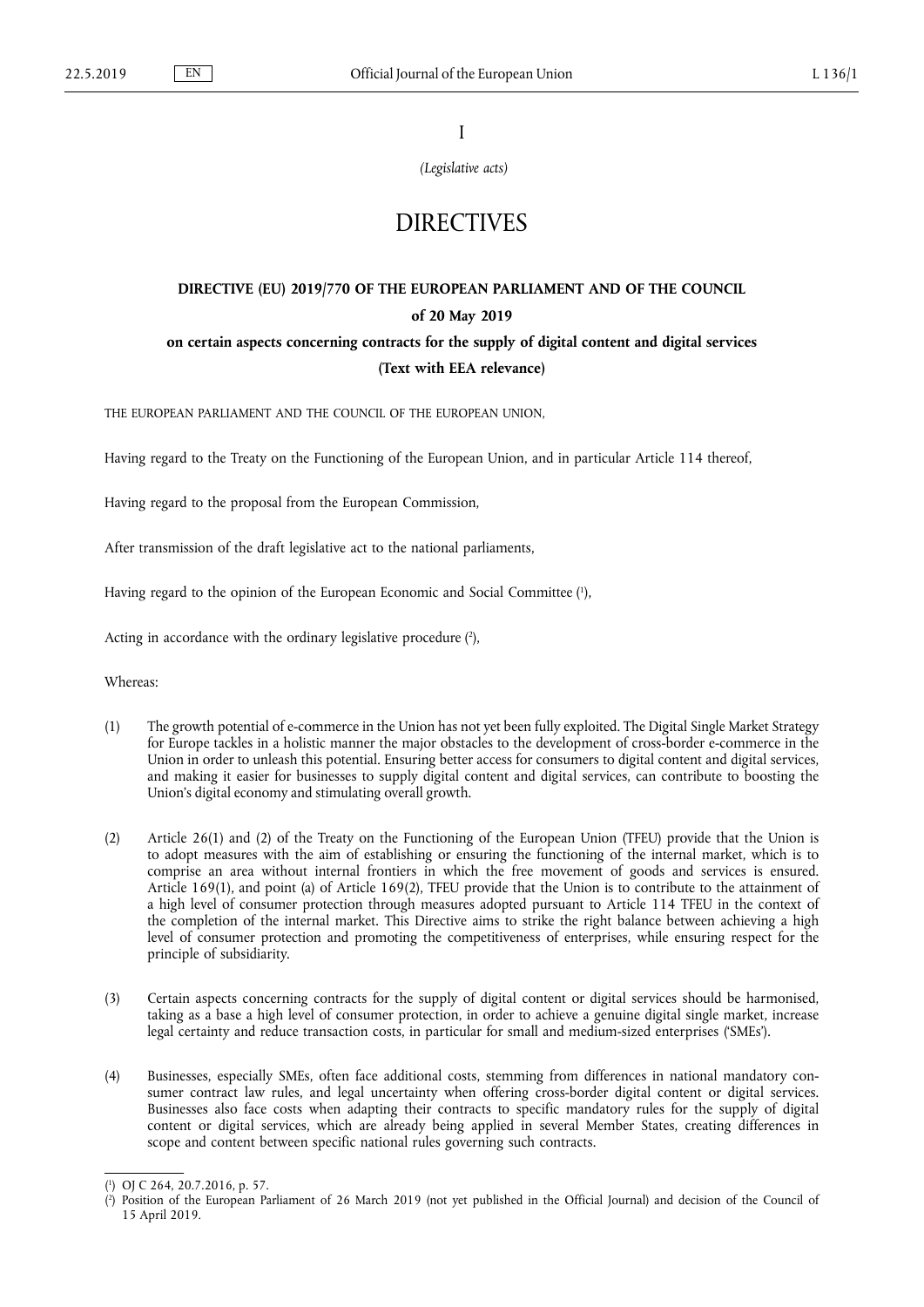- (5) Consumers are not always confident when buying cross border and especially when it is done online. One of the major factors for consumers' lack of confidence is uncertainty about their key contractual rights and the lack of a clear contractual framework for digital content or digital services. Many consumers experience problems related to the quality of, or access to, digital content or digital services. For instance, they receive wrong or faulty digital content or digital services, or they are not able to access the digital content or digital service in question. As a result, consumers suffer financial and non-financial detriment.
- (6) In order to remedy such problems, both businesses and consumers should be able to rely on fully harmonised contractual rights in certain core areas concerning the supply of digital content or digital services across the Union. Full harmonisation of some key regulatory aspects would considerably increase legal certainty for consumers and businesses.
- (7) Harmonised consumer contract law rules in all Member States would make it easier for businesses, especially SMEs, to supply digital content or digital services across the Union. They would provide businesses with a stable contract law environment when supplying digital content or digital services in other Member States. They would also prevent legal fragmentation that otherwise would arise from new national legislation regulating specifically digital content and digital services.
- (8) Consumers should benefit from harmonised rights for the supply of digital content and digital services that provide a high level of protection. They should have clear mandatory rights when they receive or access digital content or digital services from anywhere in the Union. Having such rights should increase their confidence in acquiring digital content or digital services. It should also contribute to reducing the detriment consumers currently suffer, since there would be a set of clear rights that will enable them to address problems they face with digital content or digital services.
- (9) This Directive should fully harmonise certain key rules that have, so far, not been regulated at Union or national level.
- (10) This Directive should define its scope in a clear and unequivocal manner and provide clear substantive rules for the digital content or digital services falling within its scope. Both the scope of this Directive and its substantive rules should be technologically neutral and future-proof.
- (11) This Directive should lay down common rules on certain requirements concerning contracts between traders and consumers for the supply of digital content or a digital service. For this purpose, rules on the conformity of digital content or a digital service with the contract, remedies in the event of a lack of such conformity or a failure to supply and the modalities for the exercise of those remedies, as well as on the modification of digital content or a digital service, should be fully harmonised. Fully harmonised rules on some essential elements of consumer contract law would make it easier for businesses, especially SMEs, to offer their products in other Member States. Consumers would benefit from a high level of consumer protection and welfare gains by fully harmonising key rules. Member States are precluded within the scope of this Directive from providing for any further formal or substantive requirements. For example, Member States should not provide for rules on the reversal of the burden of proof that are different from those provided for in this Directive, or for an obligation for the consumer to notify the trader of a lack of conformity within a specific period.
- (12) This Directive should not affect national law to the extent that the matters concerned are not regulated by this Directive, such as national rules on the formation, validity, nullity or effects of contracts or the legality of the digital content or the digital service. This Directive should also not determine the legal nature of contracts for the supply of digital content or a digital service, and the question of whether such contracts constitute, for instance, a sales, service, rental or sui generis contract, should be left to national law. This Directive should also not affect national rules that do not specifically concern consumer contracts and provide for specific remedies for certain types of defects that were not apparent at the time of conclusion of the contract, namely national provisions which may lay down specific rules for the trader's liability for hidden defects. This Directive should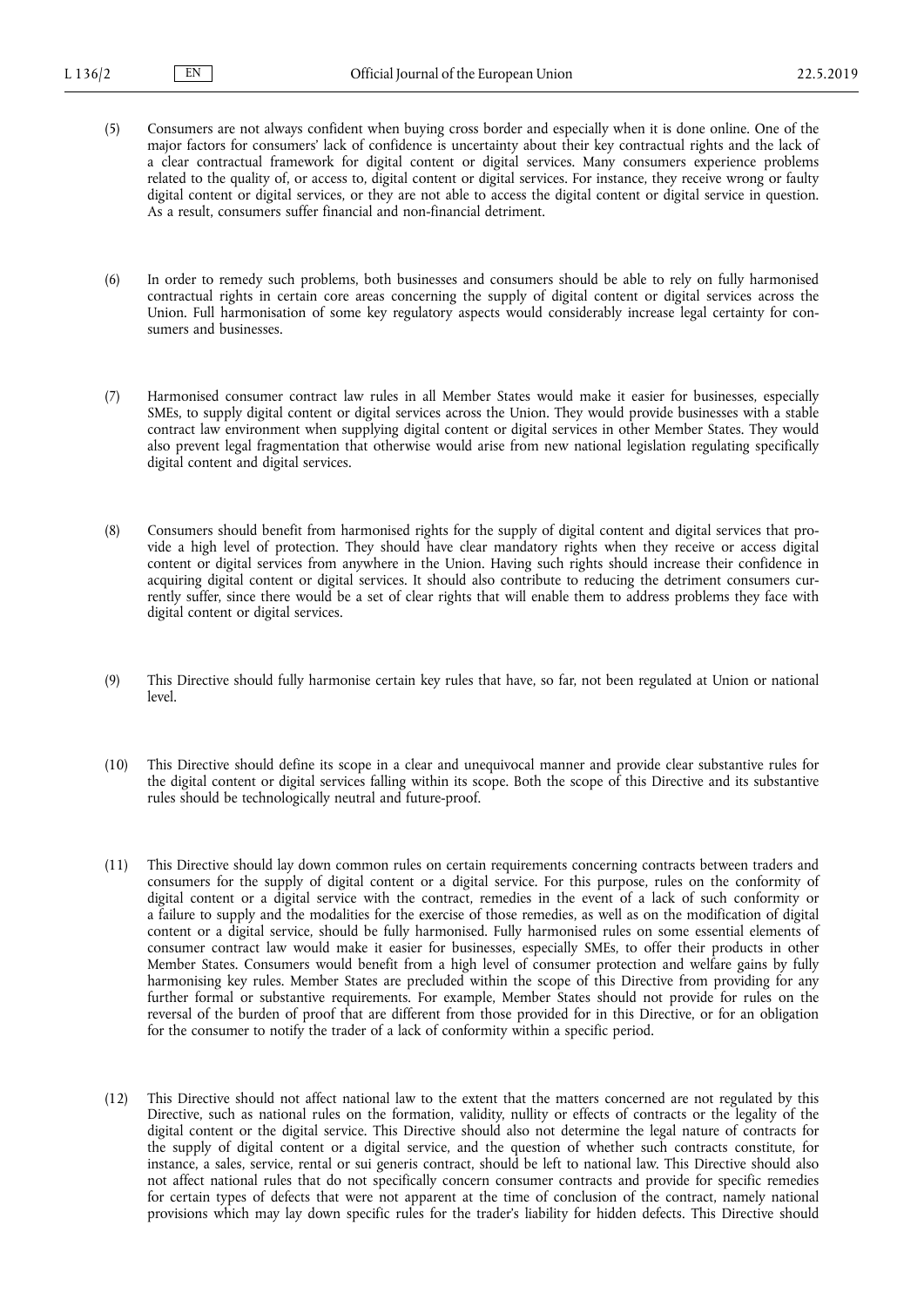also not affect national laws providing for non-contractual remedies for the consumer, in the event of lack of conformity of the digital content or digital service, against persons in previous links of the chain of transactions, or other persons that fulfil the obligations of such persons.

- (13) Member States also remain free, for example, to regulate liability claims of a consumer against a third party other than a trader that supplies or undertakes to supply the digital content or digital service, such as a developer which is not at the same time the trader under this Directive.
- (14) Member States should also remain free, for example, to regulate the consequences of a failure to supply, or of a lack of conformity of, digital content or a digital service, where such failure to supply or lack of conformity is due to an impediment beyond the control of the trader and where the trader could not be expected to have avoided or overcome the impediment or its consequences, such as in the event of force majeure.
- (15) Member States should also remain free, for example, to regulate the rights of parties to withhold the performance of their obligations or part thereof until the other party performs its obligations. For example, Member States should be free to regulate whether a consumer, in cases of a lack of conformity, is to be entitled to withhold payment of the price or part thereof until the trader has brought the digital content or digital service into conformity, or whether the trader is to be entitled to retain any reimbursement due to the consumer upon termination of the contract until the consumer complies with the obligation provided for in this Directive to return the tangible medium to the trader.
- (16) Member States should also remain free to extend the application of the rules of this Directive to contracts that are excluded from the scope of this Directive, or to otherwise regulate such contracts. For instance, Member States should remain free to extend the protection afforded to consumers by this Directive also to natural or legal persons that are not consumers within the meaning of this Directive, such as non-governmental organisations, start-ups or SMEs.
- (17) The definition of a consumer should cover natural persons who are acting outside their trade, business, craft or profession. However, Member States should also remain free to determine, in the case of dual purpose contracts, where the contract is concluded for purposes that are partly within and partly outside the person's trade, and where the trade purpose is so limited as not to be predominant in the overall context of the contract, whether and under which conditions that person should also be considered a consumer.
- (18) This Directive should apply to any contract whereby the trader supplies or undertakes to supply digital content or digital service to the consumer. Platform providers could be considered to be traders under this Directive if they act for purposes relating to their own business and as the direct contractual partner of the consumer for the supply of digital content or a digital service. Member States should remain free to extend the application of this Directive to platform providers that do not fulfil the requirements for being considered a trader under this Directive.
- (19) The Directive should address problems across different categories of digital content, digital services, and their supply. In order to cater for fast technological developments and to maintain the future-proof nature of the notion of digital content or digital service, this Directive should cover, inter alia, computer programmes, applications, video files, audio files, music files, digital games, e-books or other e-publications, and also digital services which allow the creation of, processing of, accessing or storage of data in digital form, including software-as-a-service, such as video and audio sharing and other file hosting, word processing or games offered in the cloud computing environment and social media. As there are numerous ways for digital content or digital services to be supplied, such as transmission on a tangible medium, downloading by consumers on their devices, web-streaming, allowing access to storage capabilities of digital content or access to the use of social media, this Directive should apply independently of the medium used for the transmission of, or for giving access to, the digital content or digital service. However, this Directive should not apply to internet access services.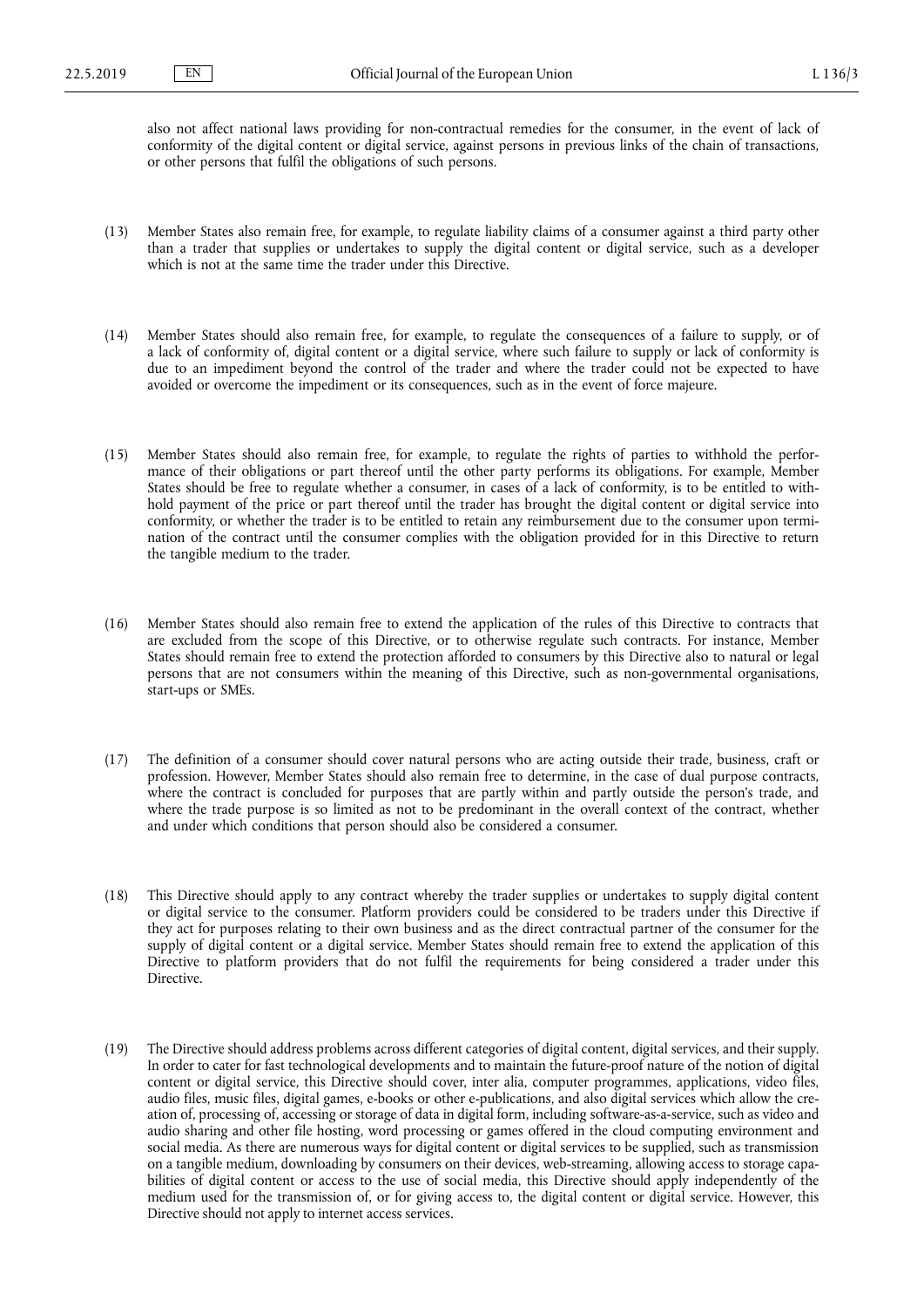- (20) This Directive and Directive (EU) 2019/771 of the European Parliament and of the Council (3) should complement each other. While this Directive lays down rules on certain requirements concerning contracts for the supply of digital content or digital services, Directive (EU) 2019/771 lays down rules on certain requirements concerning contracts for the sale of goods. Accordingly, in order to meet the expectations of consumers and ensure a clear-cut and simple legal framework for traders of digital content, this Directive should also apply to digital content which is supplied on a tangible medium, such as DVDs, CDs, USB sticks and memory cards, as well as to the tangible medium itself, provided that the tangible medium serves exclusively as a carrier of the digital content. However, instead of the provisions of this Directive on the trader's obligation to supply and on the consumer's remedies for failure to supply, the provisions of Directive 2011/83/EU of the European Parliament and of the Council ( 4 ) on obligations related to the delivery of goods and remedies in the event of the failure to deliver should apply. In addition, the provisions of Directive 2011/83/EU on, for example, the right of withdrawal and the nature of the contract under which those goods are supplied, should also continue to apply to such tangible media and the digital content supplied on it. This Directive is also without prejudice to the distribution right applicable to these goods under copyright law.
- (21) Directive (EU) 2019/771 should apply to contracts for the sale of goods, including goods with digital elements. The notion of goods with digital elements should refer to goods that incorporate or are inter-connected with digital content or a digital service in such a way that the absence of that digital content or digital service would prevent the goods from performing their functions. Digital content or a digital service that is incorporated in or inter-connected with goods in that manner should fall within the scope of Directive (EU) 2019/771 if it is provided with the goods under a sales contract concerning those goods. Whether the supply of the incorporated or inter-connected digital content or digital service forms part of the sales contract with the seller should depend on the content of this contract. This should include incorporated or inter-connected digital content or digital services the supply of which is explicitly required by the contract. It should also include those sales contracts which can be understood as covering the supply of specific digital content or a specific digital service because they are normal for goods of the same type and the consumer could reasonably expect them given the nature of the goods and taking into account any public statement made by or on behalf of the seller or other persons in previous links of the chain of transactions, including the producer. If, for example, a smart TV were advertised as including a particular video application, that video application would be considered to be part of the sales contract. This should apply regardless of whether the digital content or digital service is pre-installed in the good itself or has to be downloaded subsequently on another device and is only inter-connected to the good.

For example, a smart phone could come with a standardised pre-installed application provided under the sales contract, such as an alarm application or a camera application. Another possible example is that of a smart watch. In such a case, the watch itself would be considered to be the good with digital elements, which can perform its functions only with an application that is provided under the sales contract but has to be downloaded by the consumer onto a smart phone; the application would then be the inter-connected digital element. This should also apply if the incorporated or inter-connected digital content or digital service is not supplied by the seller itself but is supplied, under the sales contract, by a third party. In order to avoid uncertainty for both traders and consumers, in the event of doubt as to whether the supply of the digital content or the digital service forms part of the sales contract, Directive (EU) 2019/771 should apply. Furthermore, ascertaining a bilateral contractual relationship, between the seller and the consumer, of which the supply of the incorporated or interconnected digital content or digital service forms part should not be affected by the mere fact that the consumer has to consent to a licensing agreement with a third party in order to benefit from the digital content or the digital service.

(22) In contrast, if the absence of the incorporated or inter-connected digital content or digital service does not prevent the goods from performing their functions, or if the consumer concludes a contract for the supply of digital content or a digital service which does not form part of a sales contract concerning goods with digital elements, that contract should be considered to be separate from the contract for the sale of the goods, even if the seller acts as an intermediary of that second contract with the third-party supplier, and could fall within the scope of this Directive. For instance, if the consumer downloads a game application from an app store onto a smart

<sup>(</sup> 3 ) Directive (EU) 2019/771 of the European Parliament and of the Council of 20 May 2019 (see page 28 of this Official Journal).

<sup>(</sup> 4 ) Directive 2011/83/EU of the European Parliament and of the Council of 25 October 2011 on consumer rights, amending Council Directive 93/13/EEC and Directive 1999/44/EC of the European Parliament and of the Council and repealing Council Directive 85/577/EEC and Directive 97/7/EC of the European Parliament and of the Council (OJ L 304, 22.11.2011, p. 64).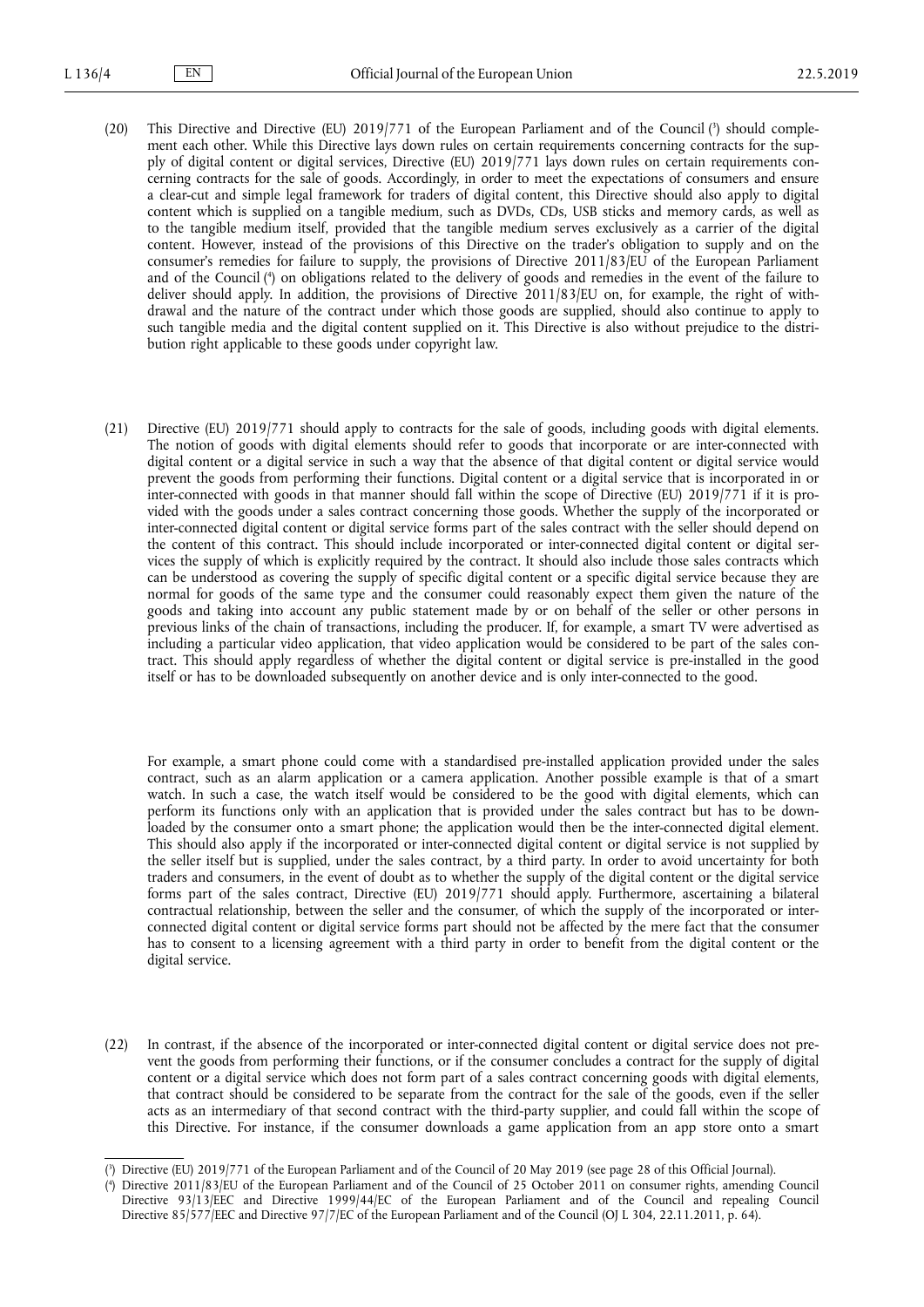phone, the contract for the supply of the game application is separate from the contract for the sale of the smart phone itself. Directive (EU) 2019/771 should therefore only apply to the sales contract concerning the smart phone, while the supply of the game application could fall under this Directive, if the conditions of this Directive are met. Another example would be where it is expressly agreed that the consumer buys a smart phone without a specific operating system and the consumer subsequently concludes a contract for the supply of an operating system from a third party. In such a case, the supply of the separately bought operating system would not form part of the sales contract and therefore would not fall within the scope of Directive (EU) 2019/771, but could fall within the scope of this Directive, if the conditions of this Directive are met.

- (23) Digital representations of value such as electronic vouchers or e-coupons are used by consumers to pay for different goods or services in the digital single market. Such digital representations of value are becoming important in relation to the supply of digital content or digital services, and should therefore be considered as a method of payment within the meaning of this Directive. Digital representations of value should also be understood to include virtual currencies, to the extent that they are recognised by national law. Differentiation depending on the methods of payment could be a cause of discrimination and provide an unjustified incentive for businesses to move towards supplying digital content or a digital service against digital representations of value. However, since digital representations of value have no other purpose than to serve as a method of payment, they themselves should not be considered digital content or a digital service within the meaning of this Directive.
- (24) Digital content or digital services are often supplied also where the consumer does not pay a price but provides personal data to the trader. Such business models are used in different forms in a considerable part of the market. While fully recognising that the protection of personal data is a fundamental right and that therefore personal data cannot be considered as a commodity, this Directive should ensure that consumers are, in the context of such business models, entitled to contractual remedies. This Directive should, therefore, apply to contracts where the trader supplies, or undertakes to supply, digital content or a digital service to the consumer, and the consumer provides, or undertakes to provide, personal data. The personal data could be provided to the trader either at the time when the contract is concluded or at a later time, such as when the consumer gives consent for the trader to use any personal data that the consumer might upload or create with the use of the digital content or digital service. Union law on the protection of personal data provides for an exhaustive list of legal grounds for the lawful processing of personal data. This Directive should apply to any contract where the consumer provides or undertakes to provide personal data to the trader. For example, this Directive should apply where the consumer opens a social media account and provides a name and email address that are used for purposes other than solely supplying the digital content or digital service, or other than complying with legal requirements. It should equally apply where the consumer gives consent for any material that constitutes personal data, such as photographs or posts that the consumer uploads, to be processed by the trader for marketing purposes. Member States should however remain free to determine whether the requirements for the formation, existence and validity of a contract under national law are fulfilled.
- (25) Where digital content and digital services are not supplied in exchange for a price, this Directive should not apply to situations where the trader collects personal data exclusively to supply digital content or a digital service, or for the sole purpose of meeting legal requirements. Such situations can include, for instance, cases where the registration of the consumer is required by applicable laws for security and identification purposes. This Directive should also not apply to situations where the trader only collects metadata, such as information concerning the consumer's device or browsing history, except where this situation is considered to be a contract under national law. It should also not apply to situations where the consumer, without having concluded a contract with the trader, is exposed to advertisements exclusively in order to gain access to digital content or a digital service. However, Member States should remain free to extend the application of this Directive to such situations, or to otherwise regulate such situations, which are excluded from the scope of this Directive.
- (26) This Directive should apply to contracts for the development of digital content that is tailor-made to the specific requirements of the consumer including tailor-made software. This Directive should also apply to the supply of electronic files required in the context of 3D printing of goods, to the extent that such files fall under the definition of digital content or digital services within the meaning of this Directive. However, this Directive should not regulate any rights or obligations related to goods produced with the use of 3D printing technology.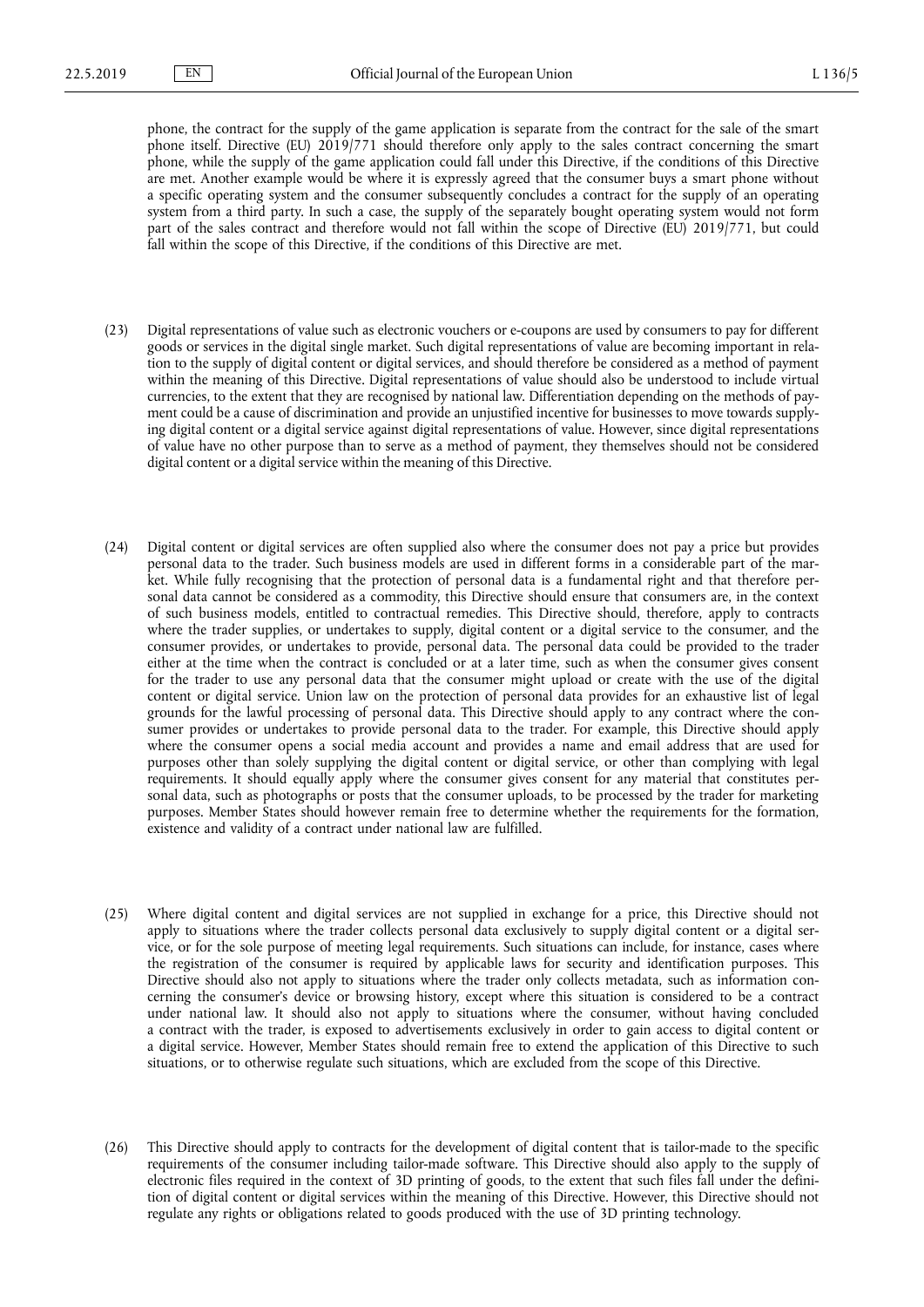- (27) Given that this Directive should apply to contracts which have as their object the supply of digital content or a digital service to the consumer, it should not apply where the main subject matter of the contract is the provision of professional services, such as translation services, architectural services, legal services or other professional advice services, which are often performed personally by the trader, regardless of whether digital means are used by the trader in order to produce the output of the service or to deliver or transmit it to the consumer. Similarly, this Directive should not apply to public services, such as social security services or public registers, where the digital means are only used for transmitting or communicating the service to the consumer. This Directive should also not apply to authentic instruments and other notarial acts, regardless of whether they are performed, recorded, reproduced or transmitted by digital means.
- (28) The market for number-independent interpersonal communications services, which do not connect with publicly assigned numbering resources, is rapidly evolving. In recent years, the emergence of new digital services which allow interpersonal communications over the internet, such as web-based email and online messaging services, has led more consumers to use such services. For such reasons, it is necessary to provide effective consumer protection with respect to such services. This Directive should therefore also apply to number-independent interpersonal communications services.
- (29) This Directive should not apply to healthcare as defined in Directive 2011/24/EU of the European Parliament and of the Council ( 5 ). The exclusion of 'healthcare' from the scope of this Directive should also apply to any digital content or digital service that constitutes a medical device, as defined in Council Directive 93/42/EEC ( 6 ) or 90/385/EEC (7) or Directive 98/79/EC of the European Parliament and of the Council (8), where such medical device is prescribed or provided by a health professional as defined in Directive 2011/24/EU. However, this Directive should apply to any digital content or digital service that constitutes a medical device, such as health applications, that can be obtained by the consumer without being prescribed or provided by a health professional.
- (30) Union law relating to financial services contains numerous rules on consumer protection. Financial services, as defined by the law applicable to that sector, in particular in Directive 2002/65/EC of the European Parliament and of the Council ( 9 ), also cover digital content or digital services relating, or giving access, to financial services and are therefore covered by the protection of Union financial services law. Contracts relating to digital content or digital services that constitute a financial service should therefore be excluded from the scope of this Directive.
- (31) This Directive should not apply to digital content or a digital service that is provided to a public audience as part of an artistic performance or other event, such as a digital cinematographic projection or an audiovisual theatrical performance. However, this Directive should apply if digital content or a digital service is provided to a public audience by signal transmission such as digital television services.
- (32) Free and open source software, where the source code is openly shared and users can freely access, use, modify and redistribute the software or modified versions thereof, can contribute to research and innovation in the market for digital content and digital services. In order to avoid imposing obstacles to such market developments, this Directive should also not apply to free and open source software, provided that it is not supplied in exchange for a price and that the consumer's personal data are exclusively used for improving the security, compatibility or interoperability of the software.

<sup>(</sup> 5 ) Directive 2011/24/EU of the European Parliament and of the Council of 9 March 2011 on the application of patients' rights in crossborder healthcare (OJ L 88, 4.4.2011, p. 45).

<sup>(</sup> 6 ) Council Directive 93/42/EEC of 14 June 1993 concerning medical devices (OJ L 169, 12.7.1993, p. 1).

<sup>(</sup> 7 ) Council Directive 90/385/EEC of 20 June 1990 on the approximation of the laws of the Member States relating to active implantable medical devices (OJ L 189, 20.7.1990, p. 17).

<sup>(</sup> 8 ) Directive 98/79/EC of the European Parliament and of the Council of 27 October 1998 on *in vitro* diagnostic medical devices (OJ L 331, 7.12.1998, p. 1).

<sup>(</sup> 9 ) Directive 2002/65/EC of the European Parliament and of the Council of 23 September 2002 concerning the distance marketing of consumer financial services and amending Council Directive 90/619/EEC and Directives 97/7/EC and 98/27/EC (OJ L 271, 9.10.2002, p. 16).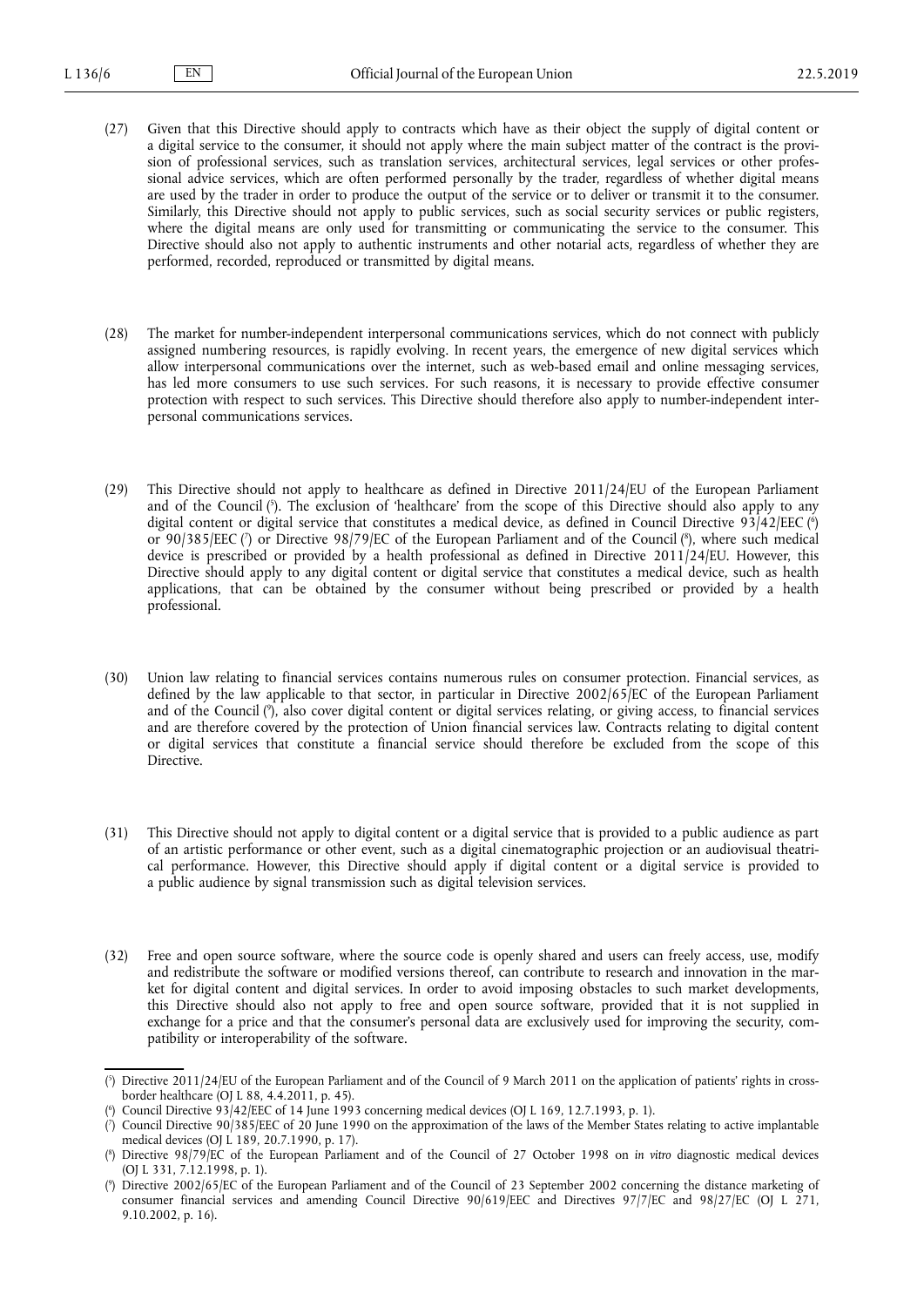- (33) Digital content or digital services are often combined with the provision of goods or other services and offered to the consumer within the same contract comprising a bundle of different elements, such as the provision of digital television and the purchase of electronic equipment. In such cases, the contract between the consumer and the trader includes elements of a contract for the supply of digital content or a digital service, but also elements of other contract types, such as sale of goods or services contracts. This Directive should only apply to the elements of the overall contract that consist of the supply of digital content or digital services. The other elements of the contract should be governed by the rules applicable to those contracts under national law or, as applicable, other Union law governing a specific sector or subject matter. Likewise, any effects that the termination of one element of the bundle contract could have on the other elements of that bundle contract should be governed by national law. However, in order to ensure consistency with the sector-specific provisions of Directive (EU) 2018/1972 of the European Parliament and of the Council ( <sup>10</sup>) regulating bundle contracts, where a trader offers, within the meaning of that Directive, digital content or a digital service in combination with a number-based interpersonal communications service or an internet access service, the provisions of this Directive on the modification of digital content should not apply to the digital content or digital service element of the bundle. The relevant provisions of Directive (EU) 2018/1972 should instead apply to all elements of the bundle, including the digital content or digital service.
- (34) The provisions of this Directive concerning bundle contracts should only apply to cases where the different elements of the bundle are offered by the same trader to the same consumer under a single contract. This Directive should not affect national laws governing the conditions under which a contract for the supply of digital content or digital services can be considered to be linked with or ancillary to another contract that the consumer has concluded with the same or another trader, the remedies to be exercised under each contract or the effect that the termination of one contract would have on the other contract.
- (35) The commercial practice of bundling offers of digital content or digital services with the provision of goods or other services is subject to Directive 2005/29/EC of the European Parliament and of the Council ( <sup>11</sup>) concerning unfair business-to-consumer commercial practices in the internal market. Such bundling is not in itself prohibited under Directive 2005/29/EC. However, it is prohibited where it is deemed unfair, following a case-by-case assessment pursuant to the criteria laid down in that Directive. Union law on competition also allows addressing tying and bundling practices, when they affect the competitive process and harm consumers.
- (36) This Directive should be without prejudice to other Union law governing a specific sector or subject matter, such as telecommunications, e-commerce and consumer protection. It should also be without prejudice to Union and national law on copyright and related rights, including the portability of online content services.
- (37) The pursuit of activities falling within the scope of this Directive could involve the processing of personal data. Union law provides a comprehensive framework on the protection of personal data. In particular, this Directive is without prejudice to Regulation (EU)  $2016/679$  (<sup>12</sup>) and Directive  $2002/58/EC$  (<sup>13</sup>) of the European Parliament and of the Council. That framework applies to any personal data processed in connection with the contracts covered by this Directive. Consequently, personal data should only be collected or otherwise processed in accordance with Regulation (EU) 2016/679 and Directive 2002/58/EC. In the event of a conflict between this Directive and Union law on the protection of personal data, the latter should prevail.

<sup>(</sup> <sup>10</sup>) Directive (EU) 2018/1972 of the European Parliament and of the Council of 11 December 2018 establishing the European Electronic Communications Code (OJ L 321, 17.12.2018, p. 36).

<sup>(</sup> <sup>11</sup>) Directive 2005/29/EC of the European Parliament and of the Council of 11 May 2005 concerning unfair business-to-consumer commercial practices in the internal market and amending Council Directive 84/450/EEC, Directives 97/7/EC, 98/27/EC and 2002/65/EC of the European Parliament and of the Council and Regulation (EC) No 2006/2004 of the European Parliament and of the Council ('Unfair Commercial Practices Directive') (OJ L 149, 11.6.2005, p. 22).

<sup>(</sup> <sup>12</sup>) Regulation (EU) 2016/679 of the European Parliament and of the Council of 27 April 2016 on the protection of natural persons with regard to the processing of personal data and on the free movement of such data, and repealing Directive 95/46/EC (General Data Protection Regulation) (OJ L 119, 4.5.2016, p. 1).

<sup>(</sup> <sup>13</sup>) Directive 2002/58/EC of the European Parliament and of the Council of 12 July 2002 concerning the processing of personal data and the protection of privacy in the electronic communications sector (Directive on privacy and electronic communications) (OJ L 201, 31.7.2002, p. 37).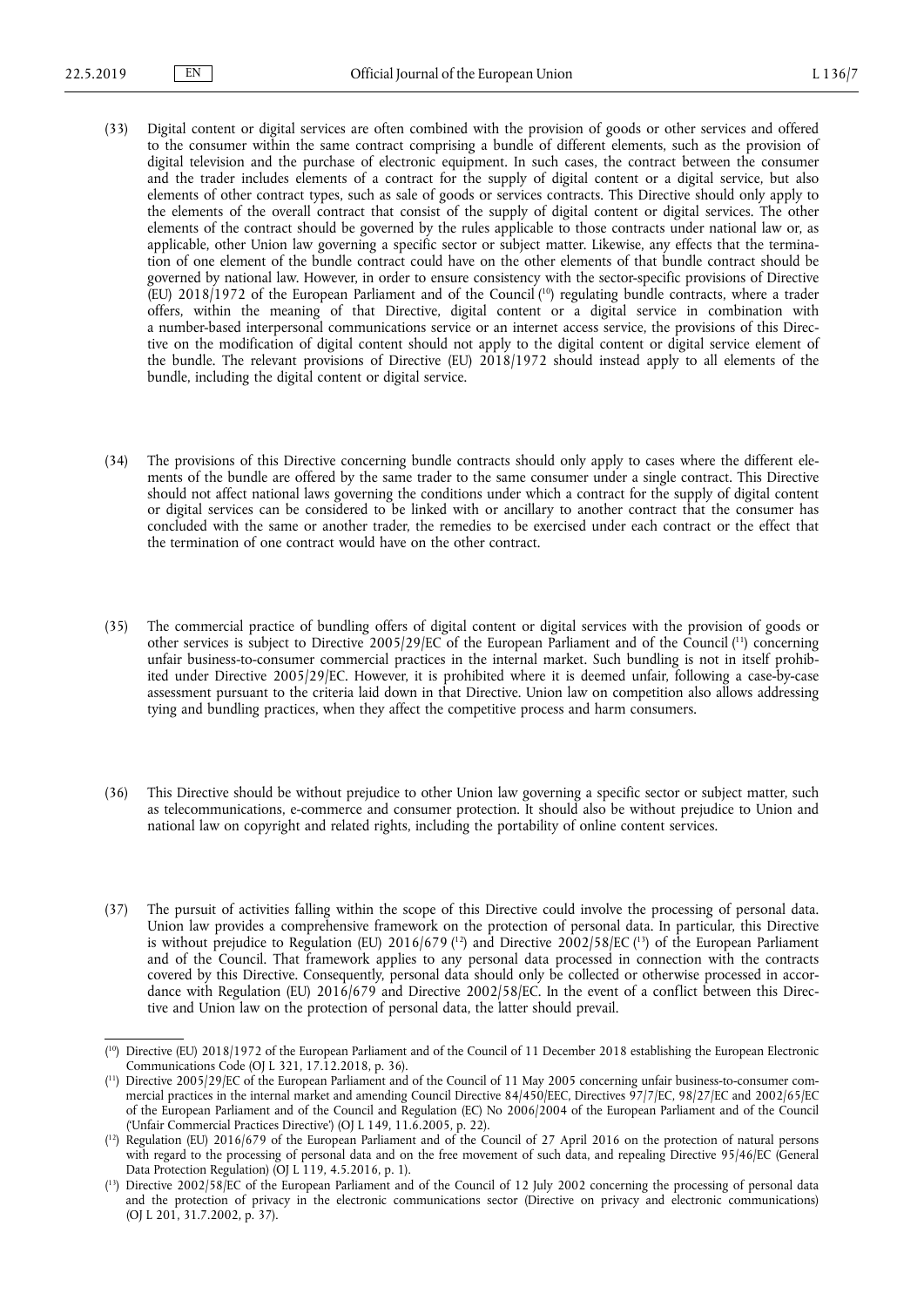- (38) This Directive should not regulate the conditions for the lawful processing of personal data, as this question is regulated, in particular, by Regulation (EU) 2016/679. As a consequence, any processing of personal data in connection with a contract falling within the scope of this Directive is lawful only if it is in conformity with the provisions of Regulation (EU) 2016/679 relating to the legal grounds for the processing of personal data. Where processing of personal data is based on consent, in particular pursuant to point (a) of Article 6(1) of Regulation (EU) 2016/679, the specific provisions of that Regulation including those concerning the conditions for assessing whether consent is freely given apply. This Directive should not regulate the validity of the consent given. Regulation (EU) 2016/679 also contains comprehensive rights as to the erasure of data and data portability. This Directive should be without prejudice to those rights, which apply to any personal data provided by the consumer to the trader or collected by the trader in connection with any contract falling within the scope of this Directive, and when the consumer terminated the contract in accordance with this Directive.
- (39) The right to erasure and the consumer's right to withdraw consent for the processing of personal data should apply fully also in connection with the contracts covered by this Directive. The right of the consumer to terminate the contract in accordance with this Directive should be without prejudice to the consumer's right under Regulation (EU) 2016/679 to withdraw any consent given to the processing of the consumer's personal data.
- (40) This Directive should not regulate the consequences for the contracts covered by this Directive in the event that the consumer withdraws the consent for the processing of the consumer's personal data. Such consequences should remain a matter for national law.
- (41) There are various ways for the trader to supply digital content or digital services to consumers. It is opportune to set simple and clear rules as to the modalities and the time for performing that obligation to supply which is the main contractual obligation of the trader, by making the digital content or a digital service available or accessible to the consumer. The digital content or digital service should be considered to be made available or accessible to the consumer when the digital content or digital service, or any means suitable for accessing or downloading it, has reached the sphere of the consumer and no further action is required by the trader in order to enable the consumer to use the digital content or digital service in accordance with the contract. Considering that the trader is not in principle responsible for acts or omissions of a third party which operates a physical or virtual facility, for instance an electronic platform or a cloud storage facility, that the consumer selects for receiving or storing the digital content or digital service, it should be sufficient for the trader to supply the digital content or digital service to that third party. However, the physical or virtual facility cannot be considered to be chosen by the consumer if it is under the trader's control or is contractually linked to the trader, or where the consumer selected that physical or virtual facility for receipt of the digital content or digital service but that choice was the only one offered by the trader to receive or access the digital content or digital service.

Where the physical or virtual facility cannot be considered to have been chosen by the consumer, the obligation of the trader to supply the digital content or digital service should not be considered to have been fulfilled if the digital content or digital service is supplied to the physical or virtual facility but the consumer cannot receive or access the digital content or digital service in accordance with this Directive. In those cases, the consumer should have the same remedies as would apply if the trader had failed to supply the digital content or digital service. With regard to the time of supply, in line with market practices and technical possibilities, and in order to provide for a certain degree of flexibility, the digital content or digital service should be supplied without undue delay, unless the parties decide to agree otherwise in order to cater for other supply models.

(42) The digital content or digital service should comply with the requirements agreed between the trader and the consumer in the contract. In particular, it should comply with the description, quantity, for example the number of music files that can be accessed, quality, for example the picture resolution, language and version agreed in the contract. It should also possess the security, functionality, compatibility, interoperability and other features, as required by the contract. The requirements of the contract should include those resulting from the pre-contractual information which, in accordance with Directive 2011/83/EU, forms an integral part of the contract. Those requirements could also be set out in a service level agreement, where, under the applicable national law, such type of agreement forms part of the contractual relationship between the consumer and the trader.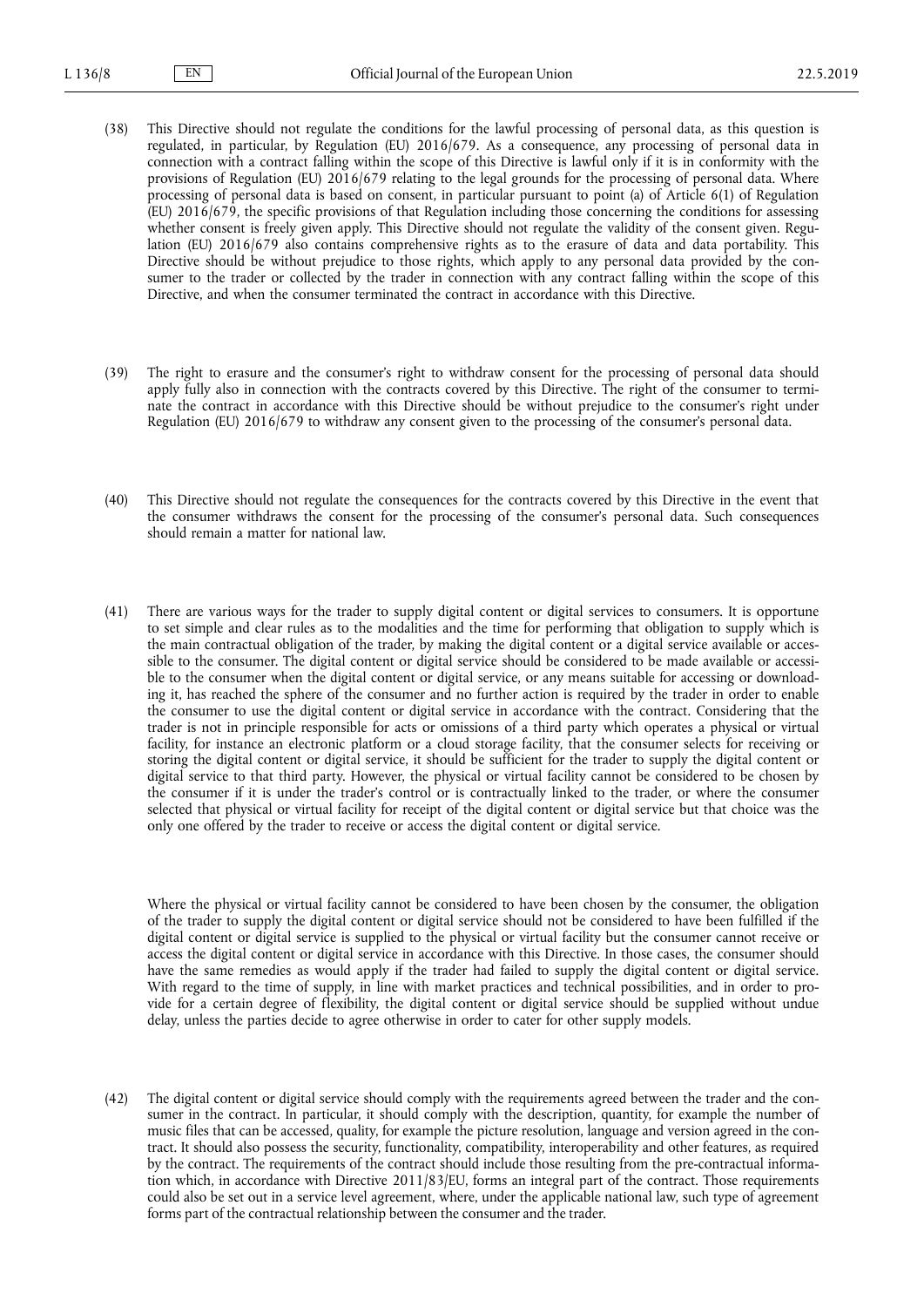- (43) The notion of functionality should be understood to refer to the ways in which digital content or a digital service can be used. For instance, the absence or presence of any technical restrictions such as protection via Digital Rights Management or region coding could have an impact on the ability of the digital content or digital service to perform all its functions having regard to its purpose. The notion of interoperability relates to whether and to what extent digital content or a digital service is able to function with hardware or software that is different from those with which digital content or digital services of the same type are normally used. Successful functioning could include, for instance, the ability of the digital content or digital service to exchange information with such other software or hardware and to use the information exchanged.
- (44) Given that digital content and digital services are constantly developing, traders may agree with consumers to provide updates and features as they become available. The conformity of the digital content or digital service should, therefore, also be assessed in relation to whether the digital content or service is updated in the manner that has been stipulated in the contract. Failure to supply updates that had been agreed to in the contract should be considered a lack of conformity of the digital content or digital service. Moreover, defective or incomplete updates should also be considered a lack of conformity of the digital content or digital service, given that that would mean that such updates are not performed in the manner stipulated in the contract.
- (45) In order to be in conformity and to ensure that consumers are not deprived of their rights, for example in cases where the contract sets very low standards, the digital content or digital service should not only comply with the subjective requirements for conformity, but should in addition comply with the objective requirements for conformity set out in this Directive. Conformity should be assessed, inter alia, by considering the purpose for which digital content or digital services of the same type would normally be used. It should also possess the qualities and performance features which are normal for digital content or digital services of the same type and which consumers can reasonably expect, given the nature of the digital content or digital service, and taking into account any public statements on the specific characteristics of the digital content or digital service made by or on behalf of the trader or other persons in previous links of the chain of transactions.
- (46) The standard of reasonableness with regard to any reference in this Directive to what can be reasonably expected by a person should be objectively ascertained, having regard to the nature and purpose of the digital content or digital service, the circumstances of the case and to the usages and practices of the parties involved. In particular, what is considered to be a reasonable time for bringing the digital content or digital service into conformity should be objectively ascertained, having regard to the nature of the lack of conformity.
- (47) For the period of time that the consumer would reasonably expect, the trader should provide the consumer with updates, including security updates, in order to keep the digital content or digital service in conformity and secure. For instance, as regards digital content or digital services, the purpose of which is limited in time, the obligation to provide updates should be limited to that time, while for other types of digital content or digital service the period during which updates should be provided to the consumer could be equal to the liability period for lack of conformity or could extend beyond that period, which might be the case particularly with regard to security updates. The consumer should remain free to choose whether to install the updates provided. Where the consumer decides not to install the updates, the consumer should, however, not expect the digital content or digital service to remain in conformity. The trader should inform the consumer that the consumer's decision not to install updates which are necessary for keeping the digital content or digital service in conformity, including security updates, will affect the trader's liability for conformity of those features of the digital content or digital service which the relevant updates are supposed to maintain in conformity. This Directive should not affect obligations to provide security updates laid down in Union law or in national law.
- (48) Regulation (EU) 2016/679 or any other Union law on data protection should fully apply to the processing of personal data in connection with any contract falling within the scope of this Directive. In addition, this Directive should be without prejudice to the rights, obligations and non-contractual remedies provided for by Regulation (EU) 2016/679. Facts leading to a lack of compliance with requirements provided for by Regulation (EU) 2016/679, including core principles such as the requirements for data minimisation, data protection by design and data protection by default, may, depending on the circumstances of the case, also be considered to constitute a lack of conformity of the digital content or digital service with subjective or objective requirements for conformity provided for in this Directive. One example could be where a trader explicitly assumes an obligation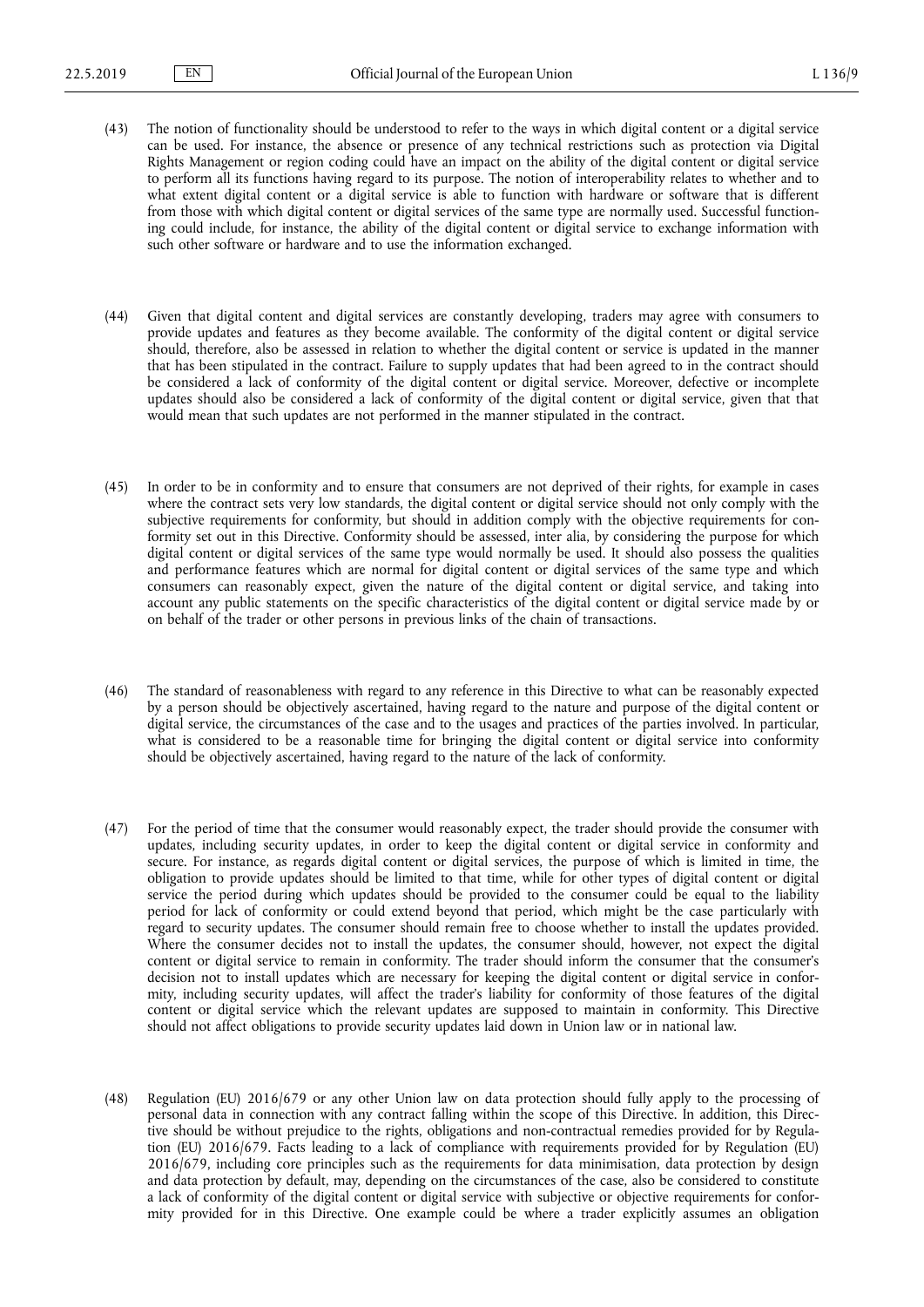in the contract, or the contract can be interpreted in that way, which is also linked to the trader's obligations under Regulation (EU) 2016/679. In that case, such a contractual commitment can become part of the subjective requirements for conformity. A second example could be where non-compliance with the obligations under Regulation (EU) 2016/679 could, at the same time render the digital content or digital service unfit for its intended purpose and, therefore, constitute a lack of conformity with the objective requirement for conformity which requires the digital content or digital service to be fit for the purposes for which digital content or digital services of the same type would be normally used.

This would be the case, for example, if the trader of data encryption software fails to implement appropriate measures as required by Regulation (EU) 2016/679 to ensure that by design personal data are not disclosed to unauthorised recipients, thus rendering the encryption software unfit for its intended purpose which is the secure transferring of data by the consumer to their intended recipient. Finally, there could be cases where the trader's non-compliance with its obligations under Regulation (EU) 2016/679 can also constitute a lack of conformity of the digital content or digital service with the objective requirement for conformity which requires the digital content or digital service to possess the features which are normal for digital content or digital services of the same type and which the consumer can reasonably expect. For instance, if the trader of an online shopping application fails to take the measures provided for in Regulation (EU) 2016/679 for the security of processing of the consumer's personal data and as a result the consumer's credit card information is exposed to malware or spyware, that failure could also constitute a lack of conformity of the digital content or digital service within the meaning of this Directive, as the consumer would reasonably expect that an application of this type would normally possess features preventing the disclosure of payment details. Where the facts leading to non-compliance with requirements under Regulation (EU) 2016/679 also constitute a lack of conformity of the digital content or digital service with subjective or objective requirements for conformity as provided for in this Directive, the consumer should be entitled to the remedies for the lack of conformity provided for by this Directive, unless the contract is already void or voidable under national law.

- (49) In order to ensure sufficient flexibility, it should be possible for the parties to deviate from the objective requirements for conformity. Such a deviation should only be possible if the consumer was specifically informed about it and if the consumer accepts it separately from other statements or agreements and by way of active and unequivocal conduct. Both conditions could, for instance, be fulfilled by ticking a box, pressing a button or activating a similar function.
- (50) When applying the rules of this Directive, traders should make use of standards, open technical specifications, good practices and codes of conduct, including in relation to the commonly used and machine-readable format for retrieving the content other than personal data, which was provided or created by the consumer when using the digital content or digital service, and including on the security of information systems and digital environments, whether established at international level, Union level or at the level of a specific industry sector. In this context, the Commission could call for the development of international and Union standards and the drawing up of a code of conduct by trade associations and other representative organisations that could support the uniform implementation of this Directive.
- (51) Many types of digital content or digital services are supplied continuously over a period of time, such as access to cloud services. It is therefore necessary to ensure that the digital content or digital service is in conformity throughout the duration of the contract. Short-term interruptions of the supply of digital content or a digital service should be treated as instances of lack of conformity where those interruptions are more than negligible or recur. Moreover, given the frequent improvement of digital content and digital services, in particular by updates, the version of digital content or of a digital service supplied to the consumer should be the most recent one available at the time of the conclusion of the contract, unless the parties have agreed otherwise.
- (52) In order to work properly, the digital content or digital service needs to be correctly integrated into the consumer's hardware and software environment. A lack of conformity of the digital content or digital service that results from an incorrect integration should be regarded as a lack of conformity of the digital content or digital service itself, where it was integrated by the trader or under its control, or by the consumer following the trader's instructions for integration, and the incorrect integration was due to shortcomings in the required integration instructions, such as incompleteness or a lack of clarity making the integration instructions difficult to use for the average consumer.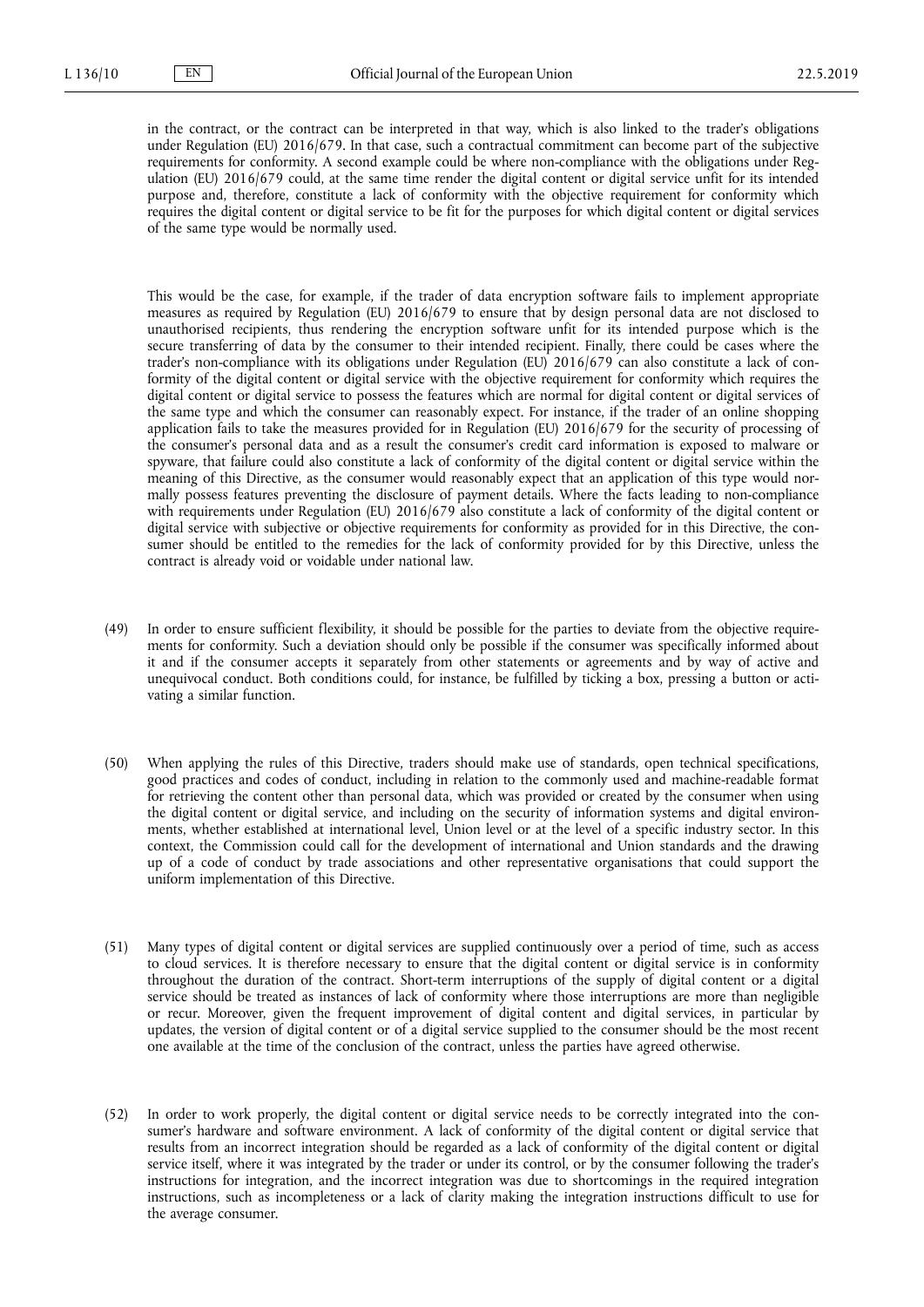- (53) Restrictions of the consumer's use of the digital content or digital service in accordance with this Directive could result from limitations imposed by the holder of intellectual property rights in accordance with intellectual property law. Such restrictions can arise from the end-user license agreement under which the digital content or digital service is supplied to the consumer. This can be the case when, for instance, an end-user licence agreement prohibits the consumer from making use of certain features related to the functionality of the digital content or digital service. Such a restriction could render the digital content or digital service in breach of the objective requirements for conformity laid down in this Directive, if it concerned features which are usually found in digital content or digital services of the same type and which the consumer can reasonably expect. In such cases, the consumer should be able to claim the remedies provided for in this Directive for the lack of conformity against the trader who supplied the digital content or digital service. The trader should only be able to avoid such liability by fulfilling the conditions for derogating from the objective requirements for conformity as laid down in this Directive, namely only if the trader specifically informs the consumer before the conclusion of the contract that a particular characteristic of the digital content or digital service deviates from the objective requirements for conformity and the consumer has expressly and separately accepted that deviation.
- (54) Legal defects are a particularly important issue in relation to digital content or digital services, which are subject to intellectual property rights. Restrictions on the consumer's use of digital content or a digital service in accordance with this Directive could be a result of a violation of third-party rights. Such violation might effectively bar the consumer from enjoying the digital content or digital service or some of its features, for instance when the consumer cannot access the digital content or digital service at all or cannot do so lawfully. That might be due to the fact that the third party rightfully compels the trader to stop infringing those rights and to discontinue offering the digital content or digital service in question or that the consumer cannot use the digital content or digital service without infringing the law. In the event of a violation of third-party rights that results in a restriction that prevents or limits the use of the digital content or digital service in accordance with the subjective and objective requirements for conformity, the consumer should be entitled to the remedies for the lack of conformity, unless national law provides for the nullity of the contract, or for its rescission, for example for breach of legal warranty against eviction.
- (55) The trader should be liable to the consumer in the event of a lack of conformity of the digital content or digital service, and for any failure to supply the digital content or digital service. As digital content or digital services can be supplied to consumers through one or more individual acts of supply or continuously over a period of time, it is appropriate that the relevant time for the purpose of establishing conformity of the digital content or digital service be determined in the light of those different types of supply.
- (56) Digital content or digital services can be supplied to consumers through a single act of supply, for instance when consumers download an e-book and store it on their personal device. Similarly, the supply can consist of a series of such individual acts, for instance where consumers receive a link to download a new e-book every week. The distinctive element of this category of digital content or digital service is the fact that consumers thereafter have the possibility to access and use the digital content or digital service indefinitely. In such cases, the conformity of the digital content or digital service should be assessed at the time of supply, and therefore the trader should only be liable for any lack of conformity which exists at the time when the single act of supply or each individual act of supply takes place. In order to ensure legal certainty, traders and consumers should be able to rely on a harmonised minimum period during which the trader should be held liable for a lack of conformity. In relation to contracts which provide for a single act of supply or a series of individual acts of supply of the digital content or digital service, Member States should ensure that traders are liable for not less than two years from the time of supply, if under their respective national law the trader is only liable for any lack of conformity that becomes apparent within a period of time after supply.
- (57) Digital content or digital services could also be supplied to consumers in a continuous manner over a period of time. Continuous supply can include cases whereby the trader makes a digital service available to consumers for a fixed or an indefinite period of time, such as a two-year cloud storage contract or an indefinite social media platform membership. The distinctive element of this category is the fact that the digital content or digital service is available or accessible to consumers only for the fixed duration of the contract or for as long as the indefinite contract is in force. Therefore, it is justified that the trader, in such cases, should only be liable for a lack of conformity which appears during that period of time. The element of continuous supply should not necessarily require a long-term supply. Cases such as web-streaming of a video clip should be considered continuous supply over a period of time, regardless of the actual duration of the audio-visual file. Cases where specific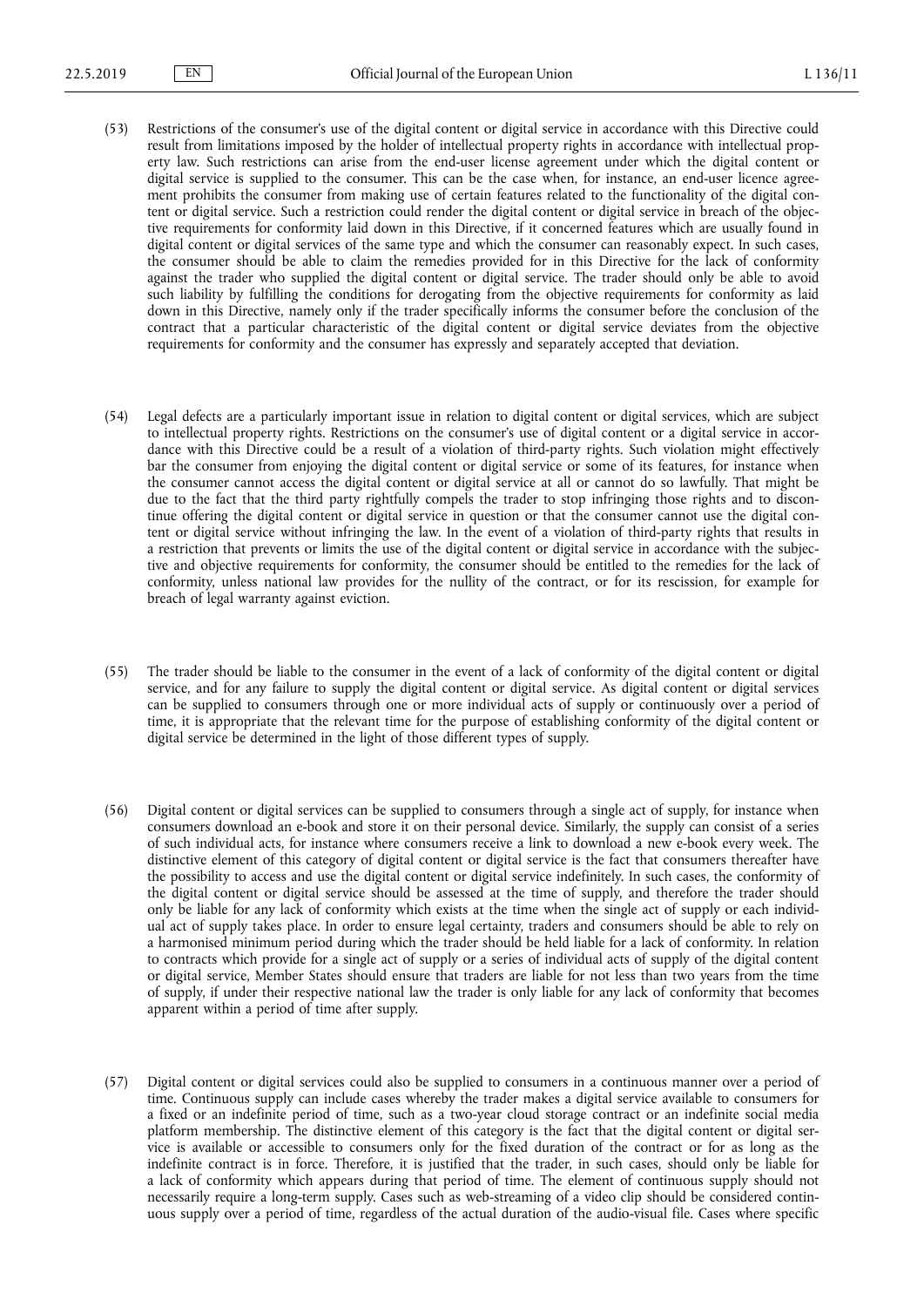elements of the digital content or digital service are made available periodically or on several instances during the fixed duration of the contract, or for as long as the indefinite contract is in force, should also be considered a continuous supply over a period of time, for instance where the contract stipulates that a copy of anti-virus software can be used for a year and will be automatically updated on the first day of each month of this period, or that the trader will issue updates whenever new features of a digital game become available, and the digital content or digital service is available or accessible to consumers only for the fixed duration of the contract or for as long as the indefinite contract is in force.

- (58) Member States should remain free to regulate national limitation periods. However, such limitation periods should not prevent consumers from exercising their rights throughout the period of time during which the trader is liable for a lack of conformity. While this Directive should therefore not harmonise the starting point of national limitation periods, it should nevertheless ensure that such periods still allow consumers to exercise their remedies for any lack of conformity that becomes apparent at least during the period during which the trader is liable for a lack of conformity.
- (59) Due to the specific nature and high complexity of digital content and digital services, as well as the trader's better knowledge and access to know-how, technical information and high-tech assistance, the trader is likely to be in a better position than the consumer to know why the digital content or digital service is not supplied or is not in conformity. The trader is also likely to be in a better position to assess whether the failure to supply or the lack of conformity is due to the incompatibility of the consumer's digital environment with the technical requirements for the digital content or digital service. Therefore in the event of a dispute, while it is for the consumer to provide evidence that the digital content or digital service is not in conformity, the consumer should not have to prove that the lack of conformity existed at the time of supply of the digital content or digital service or, in the event of continuous supply, during the duration of the contract.

Instead, it should be for the trader to prove that the digital content or digital service was in conformity at that time or during that period. That burden of proof should be on the trader for a lack of conformity which becomes apparent within one year from the time of supply where the contract provides for a single act of supply or a series of individual acts of supply, and for the duration of the contract where the contract provides for continuous supply over a period of time. However, where the trader proves that the consumer's digital environment is not compatible with the technical requirements, of which the trader informed the consumer in a clear and comprehensible manner before the conclusion of the contract, the consumer should have the burden of proving that the lack of conformity of the digital content or digital service existed at the time of supply of the digital content or digital service where the contract provides for a single act of supply or a series of individual acts of supply or, where the contract provides for continuous supply over a period of time, for the duration of the contract.

- (60) Without prejudice to the fundamental right to the protection of private life, including confidentiality of communications, and to the protection of personal data of the consumer, the consumer should cooperate with the trader in order for the trader to ascertain whether the cause of the lack of conformity lies in the consumer's digital environment using the technically available means which are least intrusive for the consumer. This can often be done for instance by providing the trader with automatically generated incident reports or with details of the consumer's internet connection. Only in exceptional and duly justified circumstances where, despite the best use of all other means, there is no other way possible, consumers may need to allow virtual access to their digital environment. However, where the consumer does not cooperate with the trader and the consumer had been informed of the consequences of non-cooperation, it should be for the consumer to prove not only that the digital content or digital service is not in conformity, but also that the digital content or digital service was not in conformity at the time of supply of the digital content or digital service where the contract provides for a single act of supply or a series of individual acts of supply or, where the contract provides for continuous supply over a period of time, for the duration of the contract.
- (61) Where the trader has failed to supply the digital content or digital service, the consumer should call upon the trader to supply the digital content or digital service. In such cases, the trader should act without undue delay, or within an additional period of time as expressly agreed to by the parties. Considering that digital content or a digital service is supplied in digital form, the supply should not require, in the majority of situations, any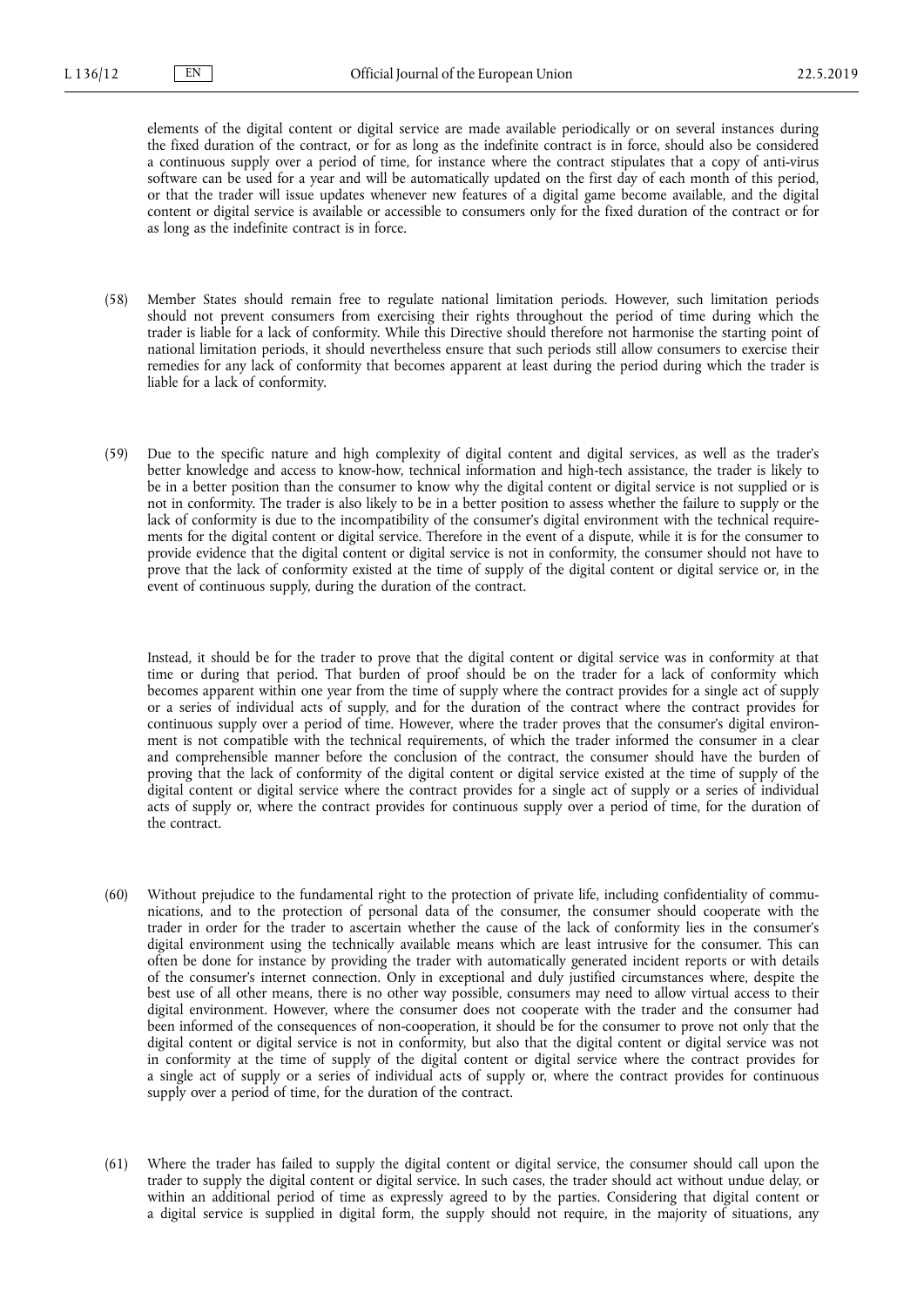additional time to make the digital content or digital service available to the consumer. Therefore, in such cases, the obligation of the trader to supply the digital content or digital service without undue delay should mean having to supply it immediately. If the trader then fails to supply the digital content or digital service, the consumer should be entitled to terminate the contract. In specific circumstances, such as where it is clear that the trader will not supply the digital content or digital service or where a specific time for the supply is essential for the consumer, the consumer should be entitled to terminate the contract without first calling upon the trader to supply the digital content or digital service.

- (62) In the case of lack of conformity, consumers should be entitled to have the digital content or digital service brought into conformity, to have a proportionate reduction in the price, or to terminate the contract.
- (63) Depending on the technical characteristics of the digital content or digital service, the trader should be allowed to select a specific way of bringing the digital content or digital service into conformity, for example by issuing updates or making a new copy of the digital content or digital service available to the consumer.
- (64) Given the diversity of digital content and digital services, it is not appropriate to set fixed deadlines for the exercise of rights or the fulfilling of obligations related to digital content or digital services. Such deadlines would not take account of such diversity and could be either too short or too long, depending on the case. It is therefore more appropriate to require that digital content and digital services be brought into conformity within a reasonable time. Such requirement should not prevent the parties from agreeing on a specific time for bringing the digital content or digital service into conformity. The digital content or digital service should be brought into conformity free of any charge. In particular, the consumer should not incur any costs associated with the development of an update for the digital content or digital service.
- (65) Where bringing digital content or a digital service into conformity is legally or factually impossible or where the trader refuses to bring the digital content or digital service into conformity because to do so would impose disproportionate costs on the trader, or where the trader has failed to bring the digital content or digital service into conformity within a reasonable time, free of charge and without causing significant inconvenience to the consumer, the consumer should be entitled to the remedies of price reduction or termination of the contract. In certain situations, it is justified that the consumer should be entitled to have the price reduced or the contract terminated immediately, for instance where the trader previously failed to successfully bring the digital content or digital service into conformity or where the consumer cannot be expected to maintain confidence in the ability of the trader to bring the digital content or digital service into conformity due to the serious nature of the lack of conformity. For example, the consumer should be entitled to directly request a price reduction or the termination of the contract where the consumer is supplied with anti-virus software which is itself infected with viruses and would constitute an instance of lack of conformity of such a serious nature. The same should apply where it is clear that the trader will not bring the digital content or digital service into conformity within a reasonable time or without significant inconvenience for the consumer.
- (66) In a situation where the consumer is entitled to a reduction of the price paid for the digital content or digital service which is supplied over a period of time, the calculation of the price reduction should take into consideration the decrease of value of the digital content or digital service due both to the lack of conformity and to the time during which the consumer was unable to enjoy the digital content or digital service in conformity.
- (67) Where the digital content or digital service is supplied in exchange for a price, the consumer should be able to terminate the contract only if the lack of conformity is not minor. However, where the digital content or digital service is not supplied in exchange for a price but personal data are provided by the consumer, the consumer should be entitled to terminate the contract also in cases where the lack of conformity is minor, since the remedy of price reduction is not available to the consumer. In cases where the consumer pays a price and provides personal data, the consumer should be entitled to all available remedies in the event of a lack of conformity. In particular, provided all other conditions are met, the consumer should be entitled to have the digital content or digital service brought into conformity, to have the price reduced in relation to the money paid for the digital content or digital service or to have the contract terminated.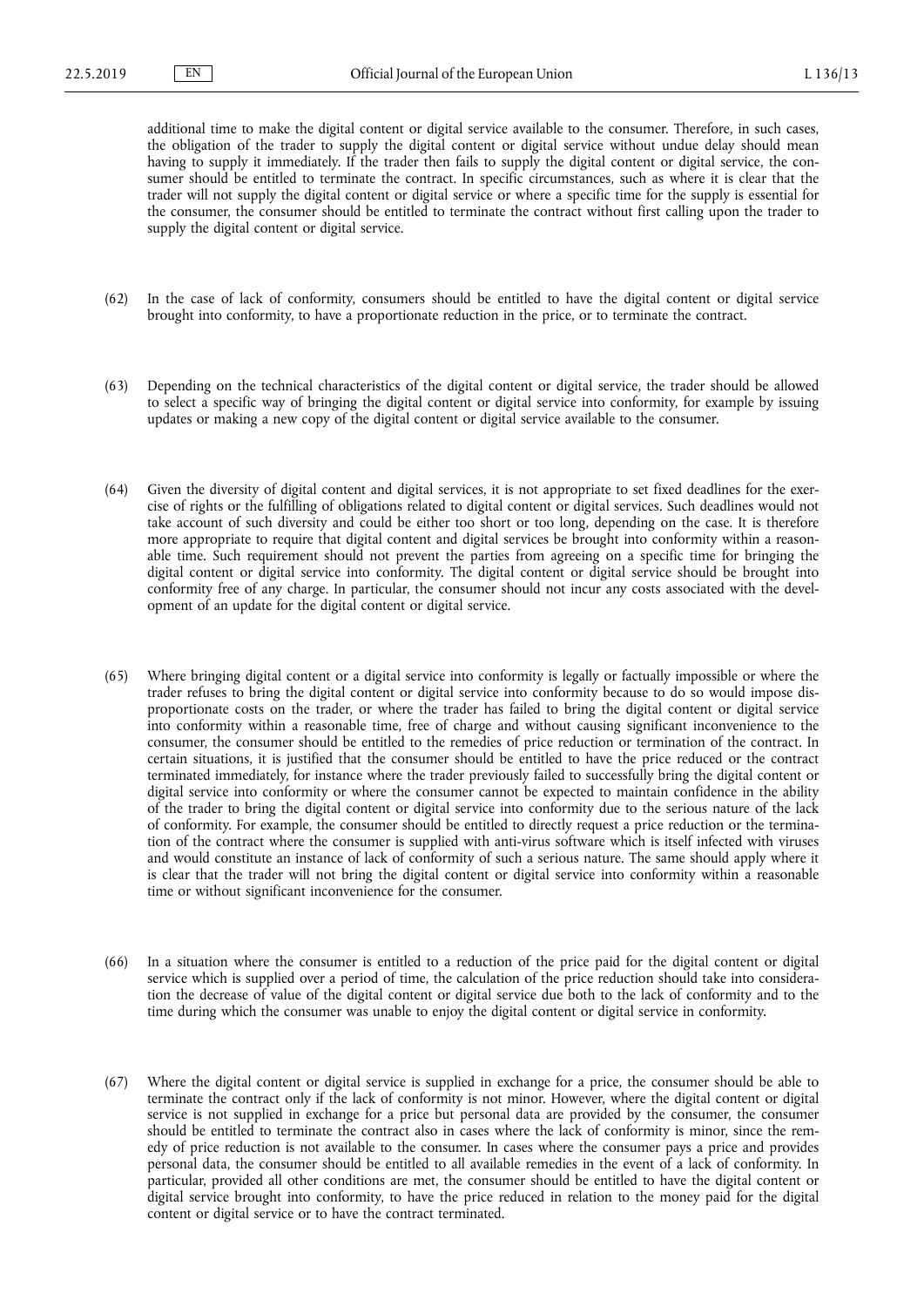- (68) Where the consumer terminates the contract, the trader should reimburse the price paid by the consumer. However, there is a need to balance the legitimate interests of consumers and traders where the digital content or digital service is supplied over a period of time and the digital content or digital service was in conformity only for part of that period. Therefore, upon termination, the consumer should only be entitled to the part of the price paid that corresponds and is in proportion to the length of time during which the digital content or digital service was not in conformity. The consumer should also be entitled to any part of the price paid in advance for any period that would have remained after the contract was terminated.
- (69) Where personal data are provided by the consumer to the trader, the trader should comply with the obligations under Regulation (EU) 2016/679. Such obligations should also be complied with in cases where the consumer pays a price and provides personal data. Upon termination of the contract, the trader should also refrain from using any content other than personal data, which was provided or created by the consumer when using the digital content or digital service supplied by the trader. Such content could include digital images, video and audio files and content created on mobile devices. However, the trader should be entitled to continue to use the content provided or created by the consumer in cases where such content either has no utility outside the context of the digital content or digital service supplied by the trader, only relates to the consumer's activity, has been aggregated with other data by the trader and cannot be disaggregated or only with disproportionate efforts, or has been generated jointly by the consumer and others, and other consumers can continue to make use of it.
- (70) The consumer could be discouraged from exercising remedies for a lack of conformity of digital content or a digital service if the consumer is deprived of access to content other than personal data, which the consumer provided or created through the use of the digital content or digital service. In order to ensure that the consumer benefits from effective protection in relation to the right to terminate the contract, the trader should therefore, at the request of the consumer, make such content available to the consumer following the termination of the contract.
- (71) The consumer should be entitled to retrieve the content within a reasonable time, without hindrance from the trader, in a commonly used machine-readable format and free of charge, with the exception of costs generated by the consumer's own digital environment, for instance the costs of a network connection as those costs are not specifically linked to the retrieval of the content. However, the obligation of the trader to make available such content should not apply where the content only has utility within the context of using the digital content or digital service, or relates only to the consumer's activity when using the digital content or digital service or has been aggregated with other data by the trader and cannot be disaggregated or only with disproportionate efforts. In such cases, the content does not have significant practical use or interest for the consumer while taking into account also the interests of the trader. Moreover, the obligation of the trader to make available to the consumer, upon termination of the contract, any content that is not personal data and has been provided or created by the consumer should be without prejudice to the trader's right not to disclose certain content in accordance with applicable law.
- (72) Where the contract is terminated, the consumer should not be required to pay for the use of the digital content or digital service for any period during which the digital content or a digital service was not in conformity because that would deprive the consumer of effective protection. However, the consumer should also refrain from using the digital content or digital service and from making it available to third parties, for instance by deleting the digital content or any usable copy or rendering the digital content or digital service otherwise inaccessible.
- (73) The principle of the liability of the trader for damages is an essential element of contracts for the supply of digital content or digital services. Therefore, the consumer should be entitled to claim compensation for detriment caused by a lack of conformity or a failure to supply the digital content or digital service. The compensation should put the consumer as much as possible into the position in which the consumer would have been had the digital content or digital service been duly supplied and been in conformity. As such a right to damages already exists in all Member States, this Directive should be without prejudice to national rules on the compensation of consumers for harm resulting from infringement of those rules.
- (74) This Directive should also address modifications, such as updates and upgrades, which are carried out by traders on the digital content or digital service which is supplied or made accessible to the consumer over a period of time. Considering the fast-evolving character of digital content and digital services, such updates, upgrades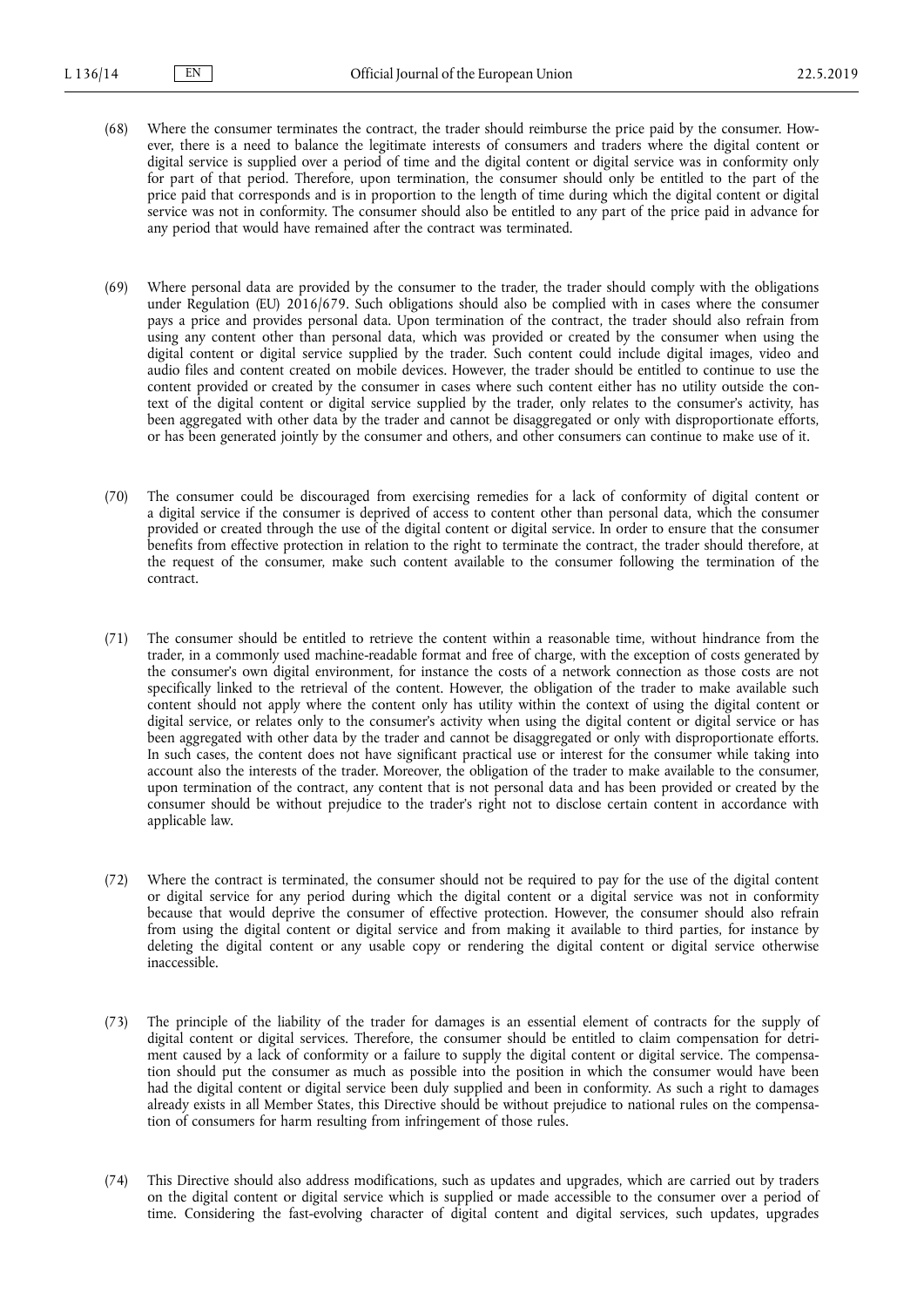or similar modifications may be necessary and are often advantageous for the consumer. Some modifications, for instance those stipulated as updates in the contract, may form part of the contractual commitment. Other modifications can be required to fulfil the objective requirements for conformity of the digital content or digital service as set out in this Directive. Yet other modifications, which would deviate from the objective requirements for conformity and which are foreseeable at the time of conclusion of the contract, would have to be expressly agreed to by the consumer when concluding the contract.

- (75) In addition to modifications aimed at maintaining conformity, the trader should be allowed under certain conditions to modify features of the digital content or digital service, provided that the contract gives a valid reason for such a modification. Such valid reasons could encompass cases where the modification is necessary to adapt the digital content or digital service to a new technical environment or to an increased number of users or for other important operational reasons. Such modifications are often to the advantage of the consumer as they improve the digital content or digital service. Consequently, the parties to the contract should be able to include clauses in the contract which allow the trader to undertake modifications. In order to balance consumer and business interests, such a possibility for the trader should be coupled with a right for the consumer to terminate the contract where such modifications negatively impact the use of or access to the digital content or digital service in more than only a minor manner. The extent to which modifications negatively impact the use of or access to the digital content or digital service by the consumer should be objectively ascertained having regard to the nature and purpose of the digital content or digital service and to the quality, functionality, compatibility and other main features which are normal for digital content or digital services of the same type. The rules provided for in this Directive concerning such updates, upgrades or similar modifications should however not concern situations where the parties conclude a new contract for the supply of the digital content or digital service, for instance as a consequence of distributing a new version of the digital content or digital service.
- (76) Consumers should be informed of modifications in a clear and comprehensible manner. Where a modification negatively impacts, in more than a minor manner, the access to or use of digital content or a digital service by the consumer, the consumer should be informed in a way that allows the information to be stored on a durable medium. A durable medium should enable the consumer to store the information for as long as is necessary to protect the interests of the consumer arising from the consumer's relationship with the trader. Such media should include, in particular, paper, DVDs, CDs, USB sticks, memory cards or hard disks as well as emails.
- (77) Where a modification negatively impacts, in more than a minor manner, the access or use of the digital content or digital service by the consumer, the consumer should enjoy as a result of such a modification the right to terminate the contract free of any charge. Alternatively, the trader can decide to enable the consumer to maintain access to the digital content or digital service at no additional cost, without the modification and in conformity, in which case the consumer should not be entitled to terminate the contract. However, if the digital content or digital service that the trader enabled the consumer to maintain is no longer in conformity with the subjective and the objective requirements for conformity, the consumer should be able to rely on the remedies for a lack of conformity as provided for under this Directive. Where the requirements for such a modification as laid down in this Directive are not satisfied and the modification results in a lack of conformity, the consumer's right to bring the digital content or digital service into conformity, have the price reduced or the contract terminated, as provided for under this Directive, should remain unaffected. Similarly, where, subsequent to a modification, a lack of conformity of the digital content or digital service that has not been caused by the modification arises, the consumer should continue to be entitled to rely on remedies as provided for under this Directive for the lack of conformity in relation to this digital content or digital service.
- (78) The lack of conformity of the digital content or digital service as supplied to the consumer is often due to one of the transactions in a chain that links the original designer to the final trader. While the final trader should be liable towards the consumer in the event of a lack of conformity, it is important to ensure that the trader has appropriate rights vis-à-vis different persons in the chain of transactions in order to be able to cover the liability towards the consumer. Such rights should be limited to commercial transactions and they should therefore not cover situations where the trader is liable towards the consumer for the lack of conformity of digital content or a digital service that is composed of or built upon software which was supplied without the payment of a price under a free and open-source licence by a person in previous links of the chain of transactions. However, it should be for the Member States under their applicable national law to identify the persons in the chain of transactions against which the final trader can turn and the modalities and conditions of such actions.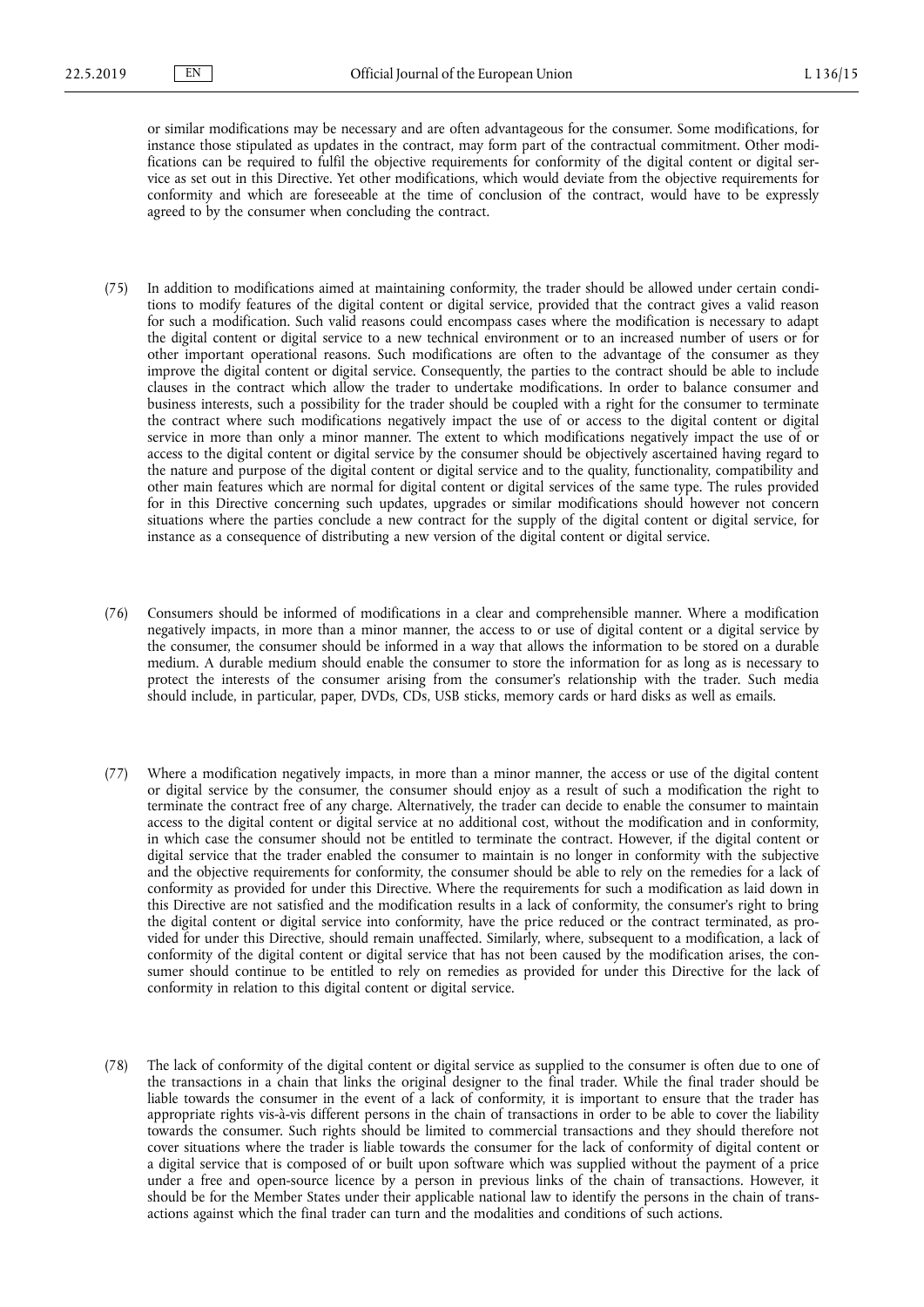- (79) Persons or organisations regarded under national law as having a legitimate interest in protecting consumer contractual and data protection rights should be afforded the right to initiate proceedings to ensure that the national provisions transposing this Directive are applied, either before a court or before an administrative authority which is competent to decide upon complaints, or to initiate appropriate legal proceedings.
- (80) Nothing in this Directive should prejudice the application of the rules of private international law, in particular Regulations (EC) No 593/2008 (<sup>14</sup>) and (EU) No 1215/2012 (<sup>15</sup>) of the European Parliament and of the Council.
- (81) The Annex to Regulation (EU)  $2017/2394$  of the European Parliament and of the Council (<sup>16</sup>) should be amended to include a reference to this Directive so as to facilitate cross-border cooperation on enforcement of this Directive.
- (82) Annex I to Directive 2009/22/EC of the European Parliament and of the Council  $(1^7)$  should be amended to include a reference to this Directive so as to ensure that the collective interests of consumers laid down in this Directive are protected.
- (83) Consumers should be able to benefit from their rights under this Directive as soon as the corresponding national transposition measures begin to apply. Those national transposition measures should, therefore, also apply to contracts of an indefinite or fixed duration which were concluded before the application date and provide for the supply of digital content or digital services over a period of time, either continuously or through a series of individual acts of supply, but only as regards digital content or a digital service that is supplied from the date of application of the national transposition measures. However, in order to ensure a balance between the legitimate interests of consumers and traders, the national measures transposing the provisions of this Directive on the modification of the digital content or digital service and the right to redress should only apply to contracts concluded after the application date pursuant to this Directive.
- (84) In accordance with the Joint Political Declaration of 28 September 2011 of Member States and the Commission on explanatory documents (<sup>18</sup>), Member States have undertaken to accompany, in justified cases, the notification of their transposition measures with one or more documents explaining the relationship between the components of a directive and the corresponding parts of national transposition instruments. With regard to this Directive, the legislator considers the transmission of such documents to be justified.
- (85) The European Data Protection Supervisor was consulted in accordance with Regulation (EC) No 45/2001 of the European Parliament and of the Council ( <sup>19</sup>) and delivered an opinion on 14 March 2017 ( <sup>20</sup>).
- (86) Since the objectives of this Directive, namely to contribute to the functioning of the internal market by tackling in a consistent manner contract law related obstacles for the supply of digital content or digital services while preventing legal fragmentation, cannot be sufficiently achieved by the Member States but can rather, by reasons of ensuring the overall coherence of the national laws through harmonised contract law rules which would also facilitate coordinated enforcement actions, be better achieved at Union level, the Union may adopt measures, in accordance with the principle of subsidiarity as set out in Article 5 of the Treaty on European Union. In accordance with the principle of proportionality, as set out in that Article, this Directive does not go beyond what is necessary in order to achieve those objectives.
- (87) This Directive respects the fundamental rights and freedoms and observes the principles recognised, in particular, by the Charter of Fundamental Rights of the European Union, including those enshrined in Articles 16, 38 and 47 thereof,

<sup>(</sup> <sup>14</sup>) Regulation (EC) No 593/2008 of the European Parliament and of the Council of 17 June 2008 on the law applicable to contractual obligations (Rome I) (OJ L 177, 4.7.2008, p. 6).

<sup>(</sup> <sup>15</sup>) Regulation (EU) No 1215/2012 of the European Parliament and of the Council of 12 December 2012 on jurisdiction and the recognition and enforcement of judgments in civil and commercial matters (OJ L 351, 20.12.2012, p. 1).

<sup>(</sup> <sup>16</sup>) Regulation (EU) 2017/2394 of the European Parliament and of the Council of 12 December 2017 on cooperation between national authorities responsible for the enforcement of consumer protection laws and repealing Regulation (EC) No 2006/2004 (OJ L 345, 27.12.2017, p. 1).

<sup>(</sup> <sup>17</sup>) Directive 2009/22/EC of the European Parliament and of the Council of 23 April 2009 on injunctions for the protection of consumers' interests (OJ L 110, 1.5.2009, p. 30).

<sup>(</sup> <sup>18</sup>) OJ C 369, 17.12.2011, p. 14.

<sup>(</sup> <sup>19</sup>) Regulation (EC) No 45/2001 of the European Parliament and of the Council of 18 December 2000 on the protection of individuals with regard to the processing of personal data by the Community institutions and bodies and on the free movement of such data (OJ L 8, 12.1.2001, p. 1).

<sup>(</sup> <sup>20</sup>) OJ C 200, 23.6.2017, p. 10.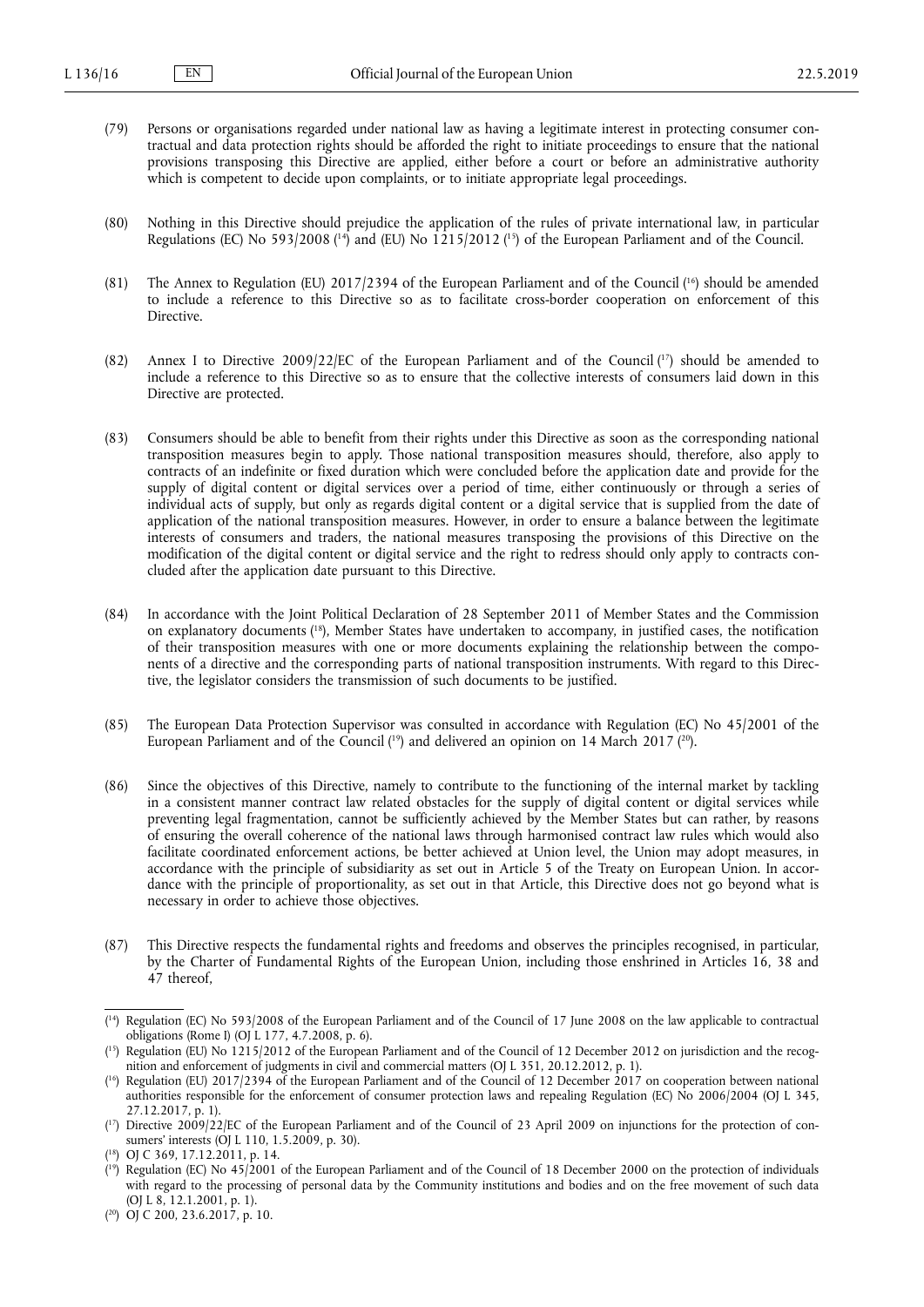## HAVE ADOPTED THIS DIRECTIVE:

## *Article 1*

## **Subject matter and purpose**

The purpose of this Directive is to contribute to the proper functioning of the internal market while providing for a high level of consumer protection, by laying down common rules on certain requirements concerning contracts between traders and consumers for the supply of digital content or digital services, in particular, rules on:

- the conformity of digital content or a digital service with the contract,
- remedies in the event of a lack of such conformity or a failure to supply, and the modalities for the exercise of those remedies, and
- the modification of digital content or a digital service.

# *Article 2*

#### **Definitions**

For the purposes of this Directive, the following definitions apply:

- (1) 'digital content' means data which are produced and supplied in digital form;
- (2) 'digital service' means:
	- (a) a service that allows the consumer to create, process, store or access data in digital form; or
	- (b) a service that allows the sharing of or any other interaction with data in digital form uploaded or created by the consumer or other users of that service;
- (3) 'goods with digital elements' means any tangible movable items that incorporate, or are inter-connected with, digital content or a digital service in such a way that the absence of that digital content or digital service would prevent the goods from performing their functions;
- (4) 'integration' means the linking and incorporation of digital content or a digital service with the components of the consumer's digital environment in order for the digital content or digital service to be used in accordance with the requirements for conformity provided for by this Directive;
- (5) 'trader' means any natural or legal person, irrespective of whether privately or publicly owned, that is acting, including through any other person acting in that natural or legal person's name or on that person's behalf, for purposes relating to that person's trade, business, craft, or profession, in relation to contracts covered by this Directive;
- (6) 'consumer' means any natural person who, in relation to contracts covered by this Directive, is acting for purposes which are outside that person's trade, business, craft, or profession;
- (7) 'price' means money or a digital representation of value that is due in exchange for the supply of digital content or a digital service;
- (8) 'personal data' means personal data as defined in point (1) of Article 4 of Regulation (EU) 2016/679;
- (9) 'digital environment' means hardware, software and any network connection used by the consumer to access or make use of digital content or a digital service;
- (10) 'compatibility' means the ability of the digital content or digital service to function with hardware or software with which digital content or digital services of the same type are normally used, without the need to convert the digital content or digital service;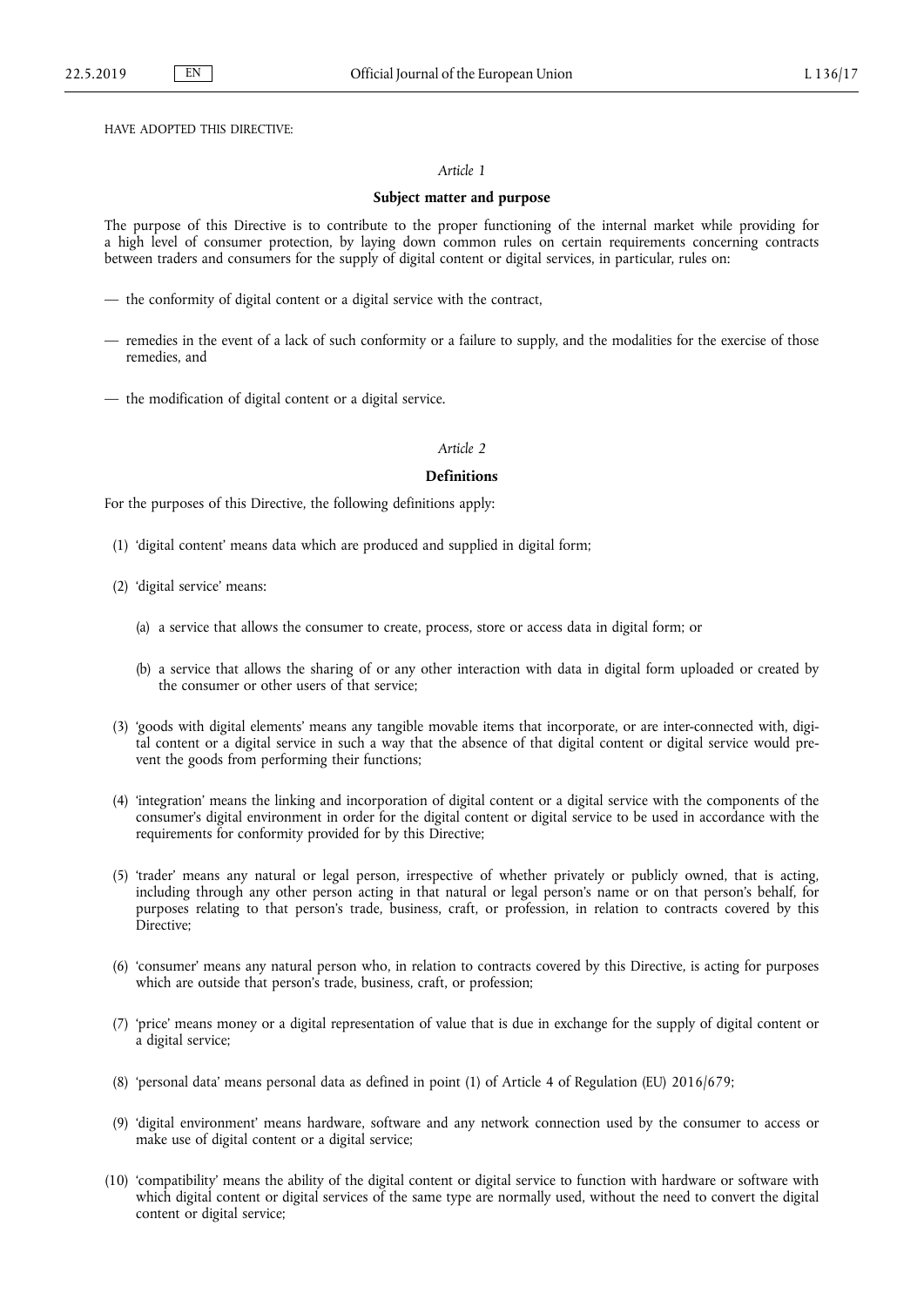- (11) 'functionality' means the ability of the digital content or digital service to perform its functions having regard to its purpose;
- (12) 'interoperability' means the ability of the digital content or digital service to function with hardware or software different from those with which digital content or digital services of the same type are normally used;
- (13) 'durable medium' means any instrument which enables the consumer or the trader to store information addressed personally to that person in a way that is accessible for future reference, for a period of time adequate for the purposes of the information and which allows the unchanged reproduction of the information stored.

#### *Article 3*

#### **Scope**

This Directive shall apply to any contract where the trader supplies or undertakes to supply digital content or a digital service to the consumer and the consumer pays or undertakes to pay a price.

This Directive shall also apply where the trader supplies or undertakes to supply digital content or a digital service to the consumer, and the consumer provides or undertakes to provide personal data to the trader, except where the personal data provided by the consumer are exclusively processed by the trader for the purpose of supplying the digital content or digital service in accordance with this Directive or for allowing the trader to comply with legal requirements to which the trader is subject, and the trader does not process those data for any other purpose.

2. This Directive shall also apply where the digital content or digital service is developed in accordance with the consumer's specifications.

3. With the exception of Articles 5 and 13, this Directive shall also apply to any tangible medium which serves exclusively as a carrier of digital content.

4. This Directive shall not apply to digital content or digital services which are incorporated in or inter-connected with goods within the meaning of point (3) of Article 2, and which are provided with the goods under a sales contract concerning those goods, irrespective of whether such digital content or digital service is supplied by the seller or by a third party. In the event of doubt as to whether the supply of incorporated or inter-connected digital content or an incorporated or inter-connected digital service forms part of the sales contract, the digital content or digital service shall be presumed to be covered by the sales contract.

- 5. This Directive shall not apply to contracts regarding:
- (a) the provision of services other than digital services, regardless of whether digital forms or means are used by the trader to produce the output of the service or to deliver or transmit it to the consumer;
- (b) electronic communications services as defined in point (4) of Article 2 of Directive (EU) 2018/1972, with the exception of number-independent interpersonal communications services as defined in point (7) of Article 2 of that Directive;
- (c) healthcare as defined in point (a) of Article 3 of Directive 2011/24/EU;
- (d) gambling services, namely, services that involve wagering a stake with pecuniary value in games of chance, including those with an element of skill, such as lotteries, casino games, poker games and betting transactions, by electronic means or any other technology for facilitating communication and at the individual request of a recipient of such services;
- (e) financial services as defined in point (b) of Article 2 of Directive 2002/65/EC;
- (f) software offered by the trader under a free and open-source licence, where the consumer does not pay a price and the personal data provided by the consumer are exclusively processed by the trader for the purpose of improving the security, compatibility or interoperability of that specific software;
- (g) the supply of digital content where the digital content is made available to the general public other than by signal transmission as a part of a performance or event, such as digital cinematographic projections;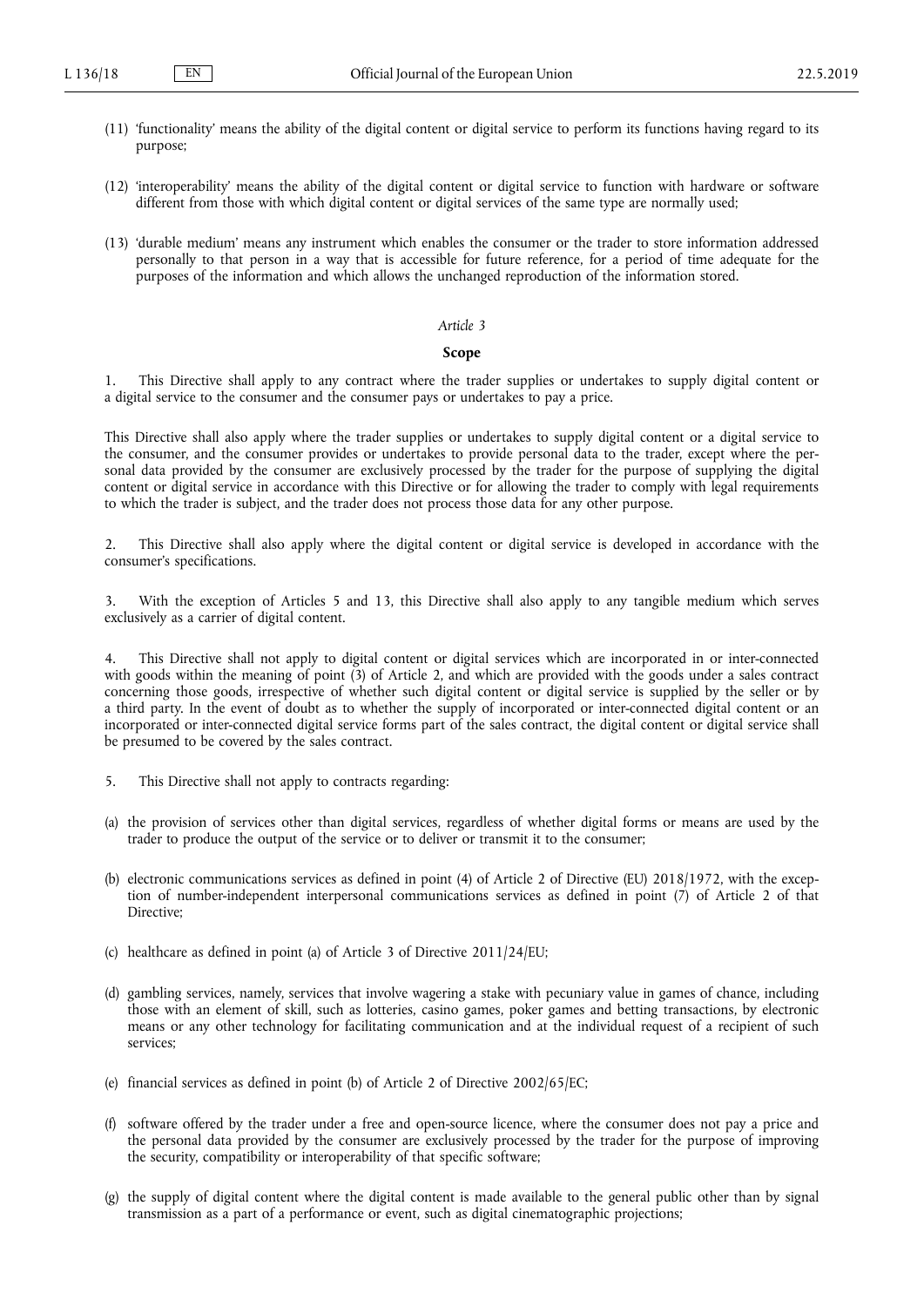(h) digital content provided in accordance with Directive 2003/98/EC of the European Parliament and of the Council  $\binom{21}{1}$ by public sector bodies of the Member States.

6. Without prejudice to paragraph 4 of this Article, where a single contract between the same trader and the same consumer includes in a bundle elements of supply of digital content or a digital service and elements of the provision of other services or goods, this Directive shall only apply to the elements of the contract concerning the digital content or digital service.

Article 19 of this Directive shall not apply where a bundle within the meaning of Directive (EU) 2018/1972 includes elements of an internet access service as defined in point (2) of Article 2 of Regulation (EU) 2015/2120 of the European Parliament and of the Council  $(^{22})$  or a number-based interpersonal communications service as defined in point  $(6)$  of Article 2 of Directive (EU) 2018/1972.

Without prejudice to Article 107(2) of Directive (EU) 2018/1972, the effects that the termination of one element of a bundle contract may have on the other elements of the bundle contract shall be governed by national law.

7. If any provision of this Directive conflicts with a provision of another Union act governing a specific sector or subject matter, the provision of that other Union act shall take precedence over this Directive.

8. Union law on the protection of personal data shall apply to any personal data processed in connection with contracts referred to in paragraph 1.

In particular, this Directive shall be without prejudice to Regulation (EU) 2016/679 and Directive 2002/58/EC. In the event of conflict between the provisions of this Directive and Union law on the protection of personal data, the latter prevails.

This Directive shall be without prejudice to Union and national law on copyright and related rights, including Directive 2001/29/EC of the European Parliament and of the Council (23).

10. This Directive shall not affect the freedom of Member States to regulate aspects of general contract law, such as rules on the formation, validity, nullity or effects of contracts, including the consequences of the termination of a contract in so far as they are not regulated in this Directive, or the right to damages.

## *Article 4*

## **Level of harmonisation**

Member States shall not maintain or introduce, in their national law, provisions diverging from those laid down in this Directive, including more, or less, stringent provisions to ensure a different level of consumer protection, unless otherwise provided for in this Directive.

## *Article 5*

## **Supply of the digital content or digital service**

The trader shall supply the digital content or digital service to the consumer. Unless the parties have agreed otherwise, the trader shall supply the digital content or digital service without undue delay after the conclusion of the contract.

 $(2<sup>1</sup>)$  Directive 2003/98/EC of the European Parliament and of the Council of 17 November 2003 on the re-use of public sector information (OJ L 345, 31.12.2003, p. 90).

 $(^{22})$  Regulation (EU) 2015/2120 of the European Parliament and of the Council of 25 November 2015 laying down measures concerning open internet access and retail charges for regulated intra-EU communications and amending Directive 2002/22/EC and Regulation  $(EU)$  No 531/2012 (OJ L 310, 26.11.2015, p. 1).

<sup>(</sup> <sup>23</sup>) Directive 2001/29/EC of the European Parliament and of the Council of 22 May 2001 on the harmonisation of certain aspects of copyright and related rights in the information society (OJ L 167, 22.6.2001, p. 10).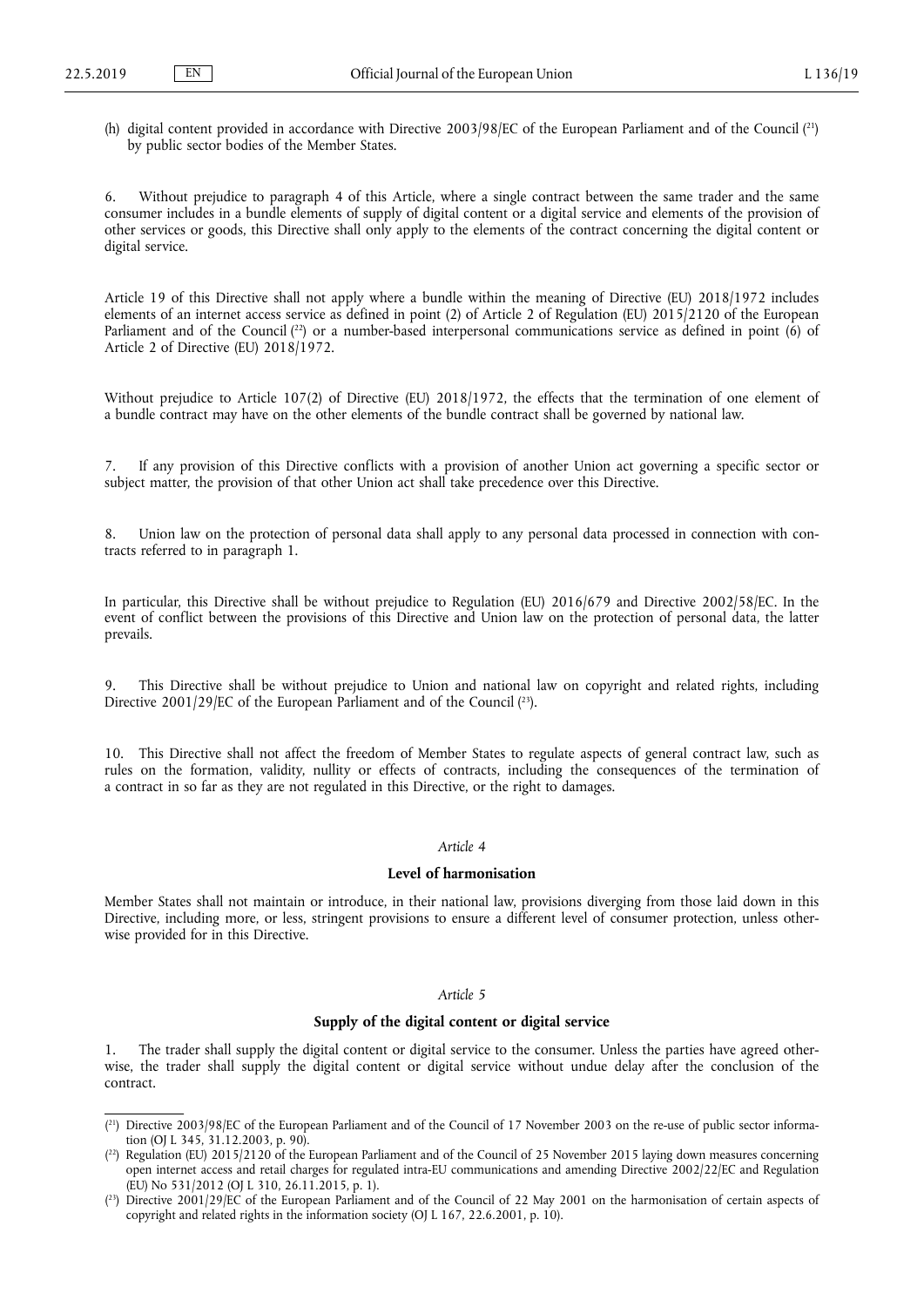- 2. The trader shall have complied with the obligation to supply when:
- (a) the digital content or any means suitable for accessing or downloading the digital content is made available or accessible to the consumer, or to a physical or virtual facility chosen by the consumer for that purpose;
- (b) the digital service is made accessible to the consumer or to a physical or virtual facility chosen by the consumer for that purpose.

# *Article 6*

#### **Conformity of the digital content or digital service**

The trader shall supply to the consumer digital content or a digital service that meets the requirements set out in Articles 7, 8 and 9, where applicable, without prejudice to Article 10.

#### *Article 7*

#### **Subjective requirements for conformity**

In order to conform with the contract, the digital content or digital service shall, in particular, where applicable:

- (a) be of the description, quantity and quality, and possess the functionality, compatibility, interoperability and other features, as required by the contract;
- (b) be fit for any particular purpose for which the consumer requires it and which the consumer made known to the trader at the latest at the time of the conclusion of the contract, and in respect of which the trader has given acceptance;
- (c) be supplied with all accessories, instructions, including on installation, and customer assistance as required by the contract; and
- (d) be updated as stipulated by the contract.

## *Article 8*

## **Objective requirements for conformity**

1. In addition to complying with any subjective requirement for conformity, the digital content or digital service shall:

- (a) be fit for the purposes for which digital content or digital services of the same type would normally be used, taking into account, where applicable, any existing Union and national law, technical standards or, in the absence of such technical standards, applicable sector-specific industry codes of conduct;
- (b) be of the quantity and possess the qualities and performance features, including in relation to functionality, compatibility, accessibility, continuity and security, normal for digital content or digital services of the same type and which the consumer may reasonably expect, given the nature of the digital content or digital service and taking into account any public statement made by or on behalf of the trader, or other persons in previous links of the chain of transactions, particularly in advertising or on labelling unless the trader shows that:
	- (i) the trader was not, and could not reasonably have been, aware of the public statement in question;
	- (ii) by the time of conclusion of the contract, the public statement had been corrected in the same way as, or in a way comparable to how, it had been made; or
	- (iii) the decision to acquire the digital content or digital service could not have been influenced by the public statement;
- (c) where applicable, be supplied along with any accessories and instructions which the consumer may reasonably expect to receive; and
- (d) comply with any trial version or preview of the digital content or digital service, made available by the trader before the conclusion of the contract.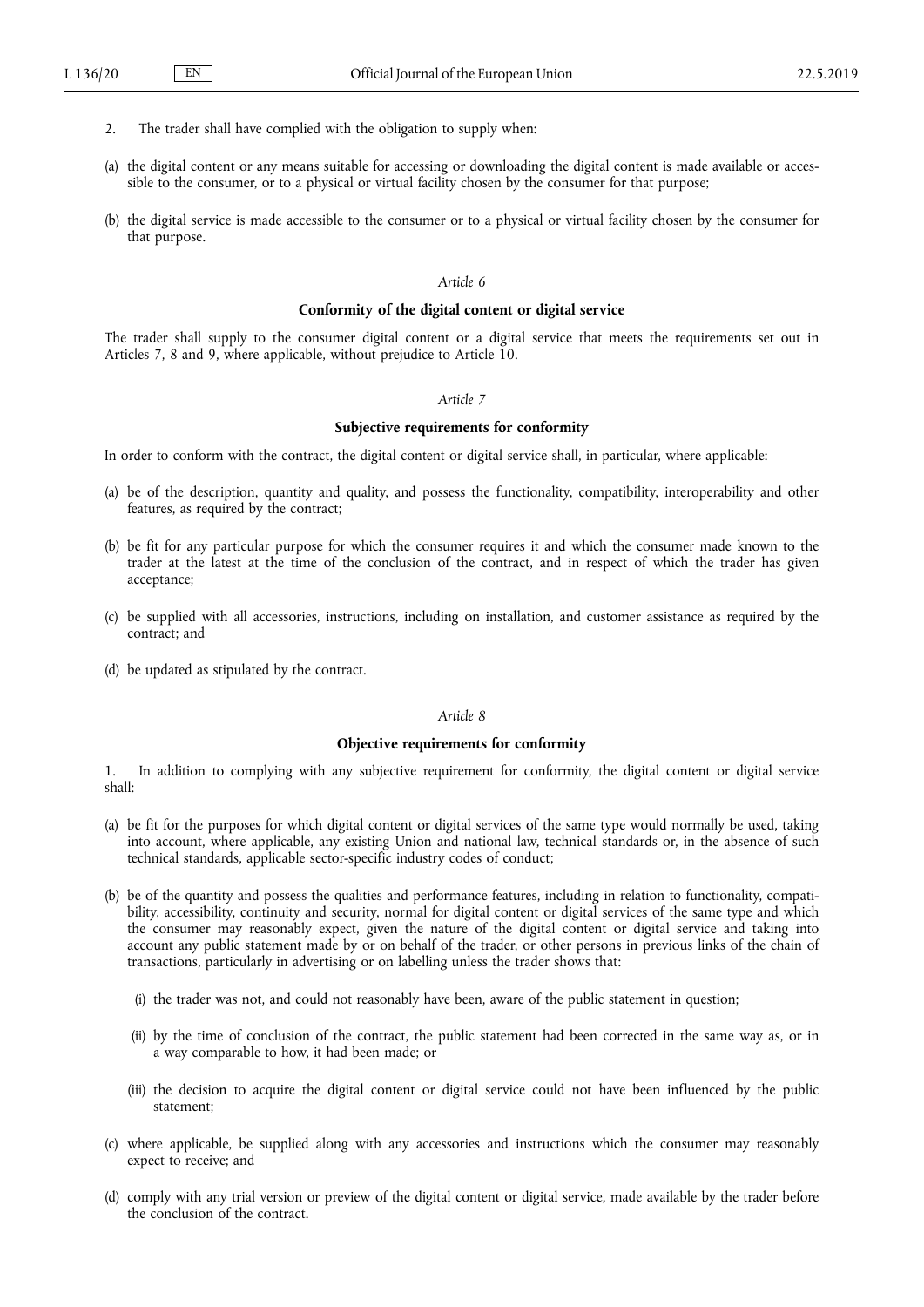2. The trader shall ensure that the consumer is informed of and supplied with updates, including security updates, that are necessary to keep the digital content or digital service in conformity, for the period of time:

- (a) during which the digital content or digital service is to be supplied under the contract, where the contract provides for a continuous supply over a period of time; or
- (b) that the consumer may reasonably expect, given the type and purpose of the digital content or digital service and taking into account the circumstances and nature of the contract, where the contract provides for a single act of supply or a series of individual acts of supply.

3. Where the consumer fails to install, within a reasonable time, updates supplied by the trader in accordance with paragraph 2, the trader shall not be liable for any lack of conformity resulting solely from the lack of the relevant update, provided that:

- (a) the trader informed the consumer about the availability of the update and the consequences of the failure of the consumer to install it; and
- (b) the failure of the consumer to install or the incorrect installation by the consumer of the update was not due to shortcomings in the installation instructions provided by the trader.

Where the contract provides for a continuous supply of digital content or digital service over a period of time, the digital content or digital service shall be in conformity throughout the duration of that period.

5. There shall be no lack of conformity within the meaning of paragraph 1 or 2 if, at the time of the conclusion of the contract, the consumer was specifically informed that a particular characteristic of the digital content or digital service was deviating from the objective requirements for conformity laid down in paragraph 1 or 2 and the consumer expressly and separately accepted that deviation when concluding the contract.

6. Unless the parties have agreed otherwise, digital content or a digital service shall be supplied in the most recent version available at the time of the conclusion of the contract.

### *Article 9*

#### **Incorrect integration of the digital content or digital service**

Any lack of conformity resulting from the incorrect integration of the digital content or digital service into the consumer's digital environment shall be regarded as lack of conformity of the digital content or digital service if:

- (a) the digital content or digital service was integrated by the trader or under the trader's responsibility; or
- (b) the digital content or digital service was intended to be integrated by the consumer and the incorrect integration was due to shortcomings in the integration instructions provided by the trader.

# *Article 10*

## **Third-party rights**

Where a restriction resulting from a violation of any right of a third party, in particular intellectual property rights, prevents or limits the use of the digital content or digital service in accordance with Articles 7 and 8, Member States shall ensure that the consumer is entitled to the remedies for lack of conformity provided for in Article 14, unless national law provides for the nullity or rescission of the contract for the supply of the digital content or digital service in such cases.

#### *Article 11*

## **Liability of the trader**

1. The trader shall be liable for any failure to supply the digital content or digital service in accordance with Article 5.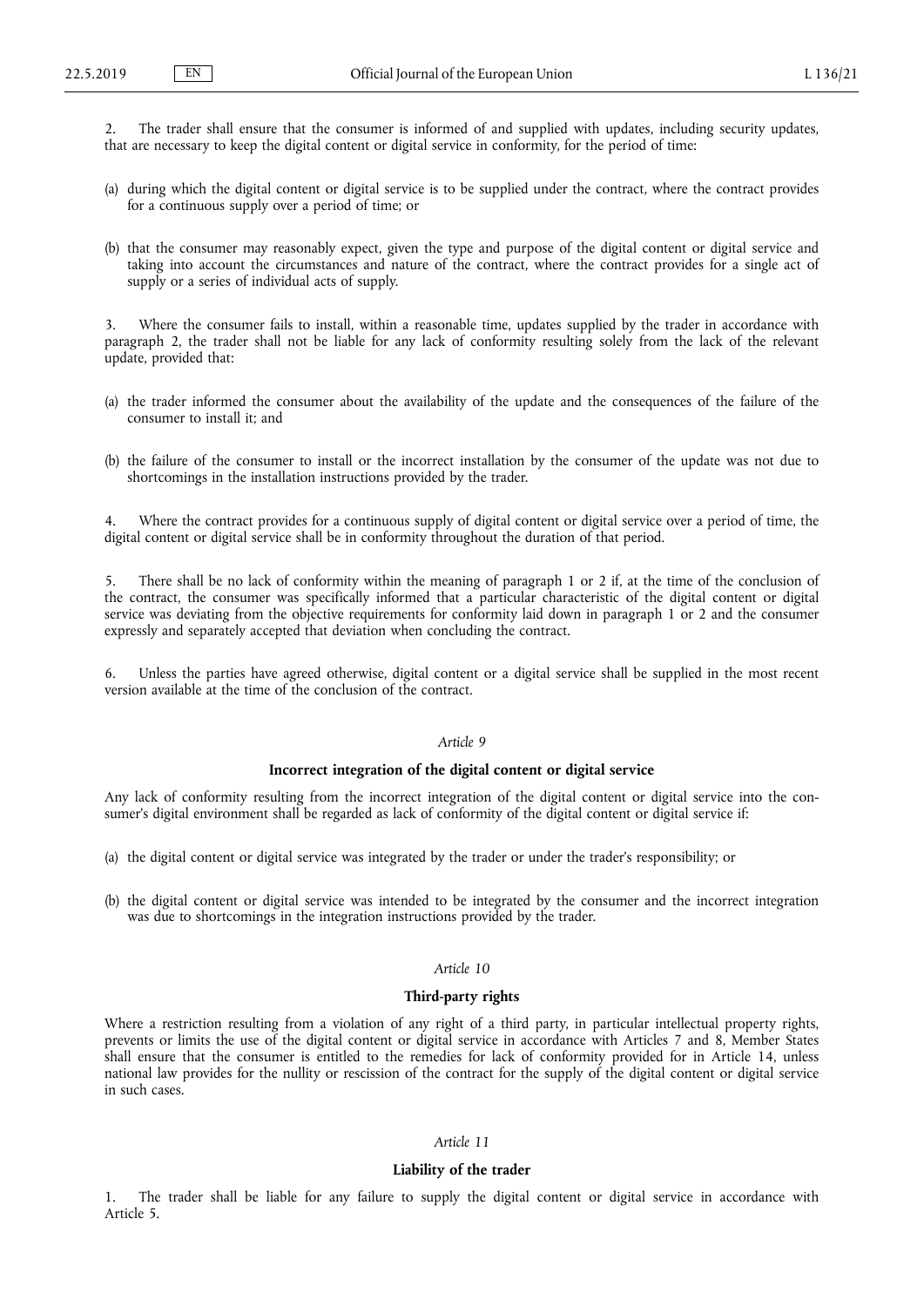2. Where a contract provides for a single act of supply or a series of individual acts of supply, the trader shall be liable for any lack of conformity under Articles 7, 8 and 9 which exists at the time of supply, without prejudice to point (b) of Article 8(2).

If, under national law, the trader is only liable for a lack of conformity that becomes apparent within a period of time after supply, that period shall not be less than two years from the time of supply, without prejudice to point (b) of Article 8(2).

If, under national law, the rights laid down in Article 14 are also subject or only subject to a limitation period, Member States shall ensure that such limitation period allows the consumer to exercise the remedies laid down in Article 14 for any lack of conformity that exists at the time indicated in the first subparagraph and becomes apparent within the period of time indicated in the second subparagraph.

3. Where the contract provides for continuous supply over a period of time, the trader shall be liable for a lack of conformity under Articles 7, 8 and 9, that occurs or becomes apparent within the period of time during which the digital content or digital service is to be supplied under the contract.

If, under national law, the rights laid down in Article 14 are also subject or only subject to a limitation period, Member States shall ensure that such limitation period allows the consumer to exercise the remedies laid down in Article 14 for any lack of conformity that occurs or becomes apparent during the period of time referred to in the first subparagraph.

## *Article 12*

# **Burden of proof**

1. The burden of proof with regard to whether the digital content or digital service was supplied in accordance with Article 5 shall be on the trader.

2. In cases referred to in Article 11(2), the burden of proof with regard to whether the supplied digital content or digital service was in conformity at the time of supply shall be on the trader for a lack of conformity which becomes apparent within a period of one year from the time when the digital content or digital service was supplied.

3. In cases referred to in Article 11(3), the burden of proof with regard to whether the digital content or digital service was in conformity within the period of time during which the digital content or digital service is to be supplied under the contract shall be on the trader for a lack of conformity which becomes apparent within that period.

4. Paragraphs 2 and 3 shall not apply where the trader demonstrates that the digital environment of the consumer is not compatible with the technical requirements of the digital content or digital service and where the trader informed the consumer of such requirements in a clear and comprehensible manner before the conclusion of the contract.

5. The consumer shall cooperate with the trader, to the extent reasonably possible and necessary, to ascertain whether the cause of the lack of conformity of the digital content or digital service at the time specified in Article 11(2) or (3), as applicable, lay in the consumer's digital environment. The obligation to cooperate shall be limited to the technically available means which are least intrusive for the consumer. Where the consumer fails to cooperate, and where the trader informed the consumer of such requirement in a clear and comprehensible manner before the conclusion of the contract, the burden of proof with regard to whether the lack of conformity existed at the time specified in Article 11(2) or (3), as applicable, shall be on the consumer.

#### *Article 13*

#### **Remedy for the failure to supply**

Where the trader has failed to supply the digital content or digital service in accordance with Article 5, the consumer shall call upon the trader to supply the digital content or digital service. If the trader then fails to supply the digital content or digital service without undue delay, or within an additional period of time, as expressly agreed to by the parties, the consumer shall be entitled to terminate the contract.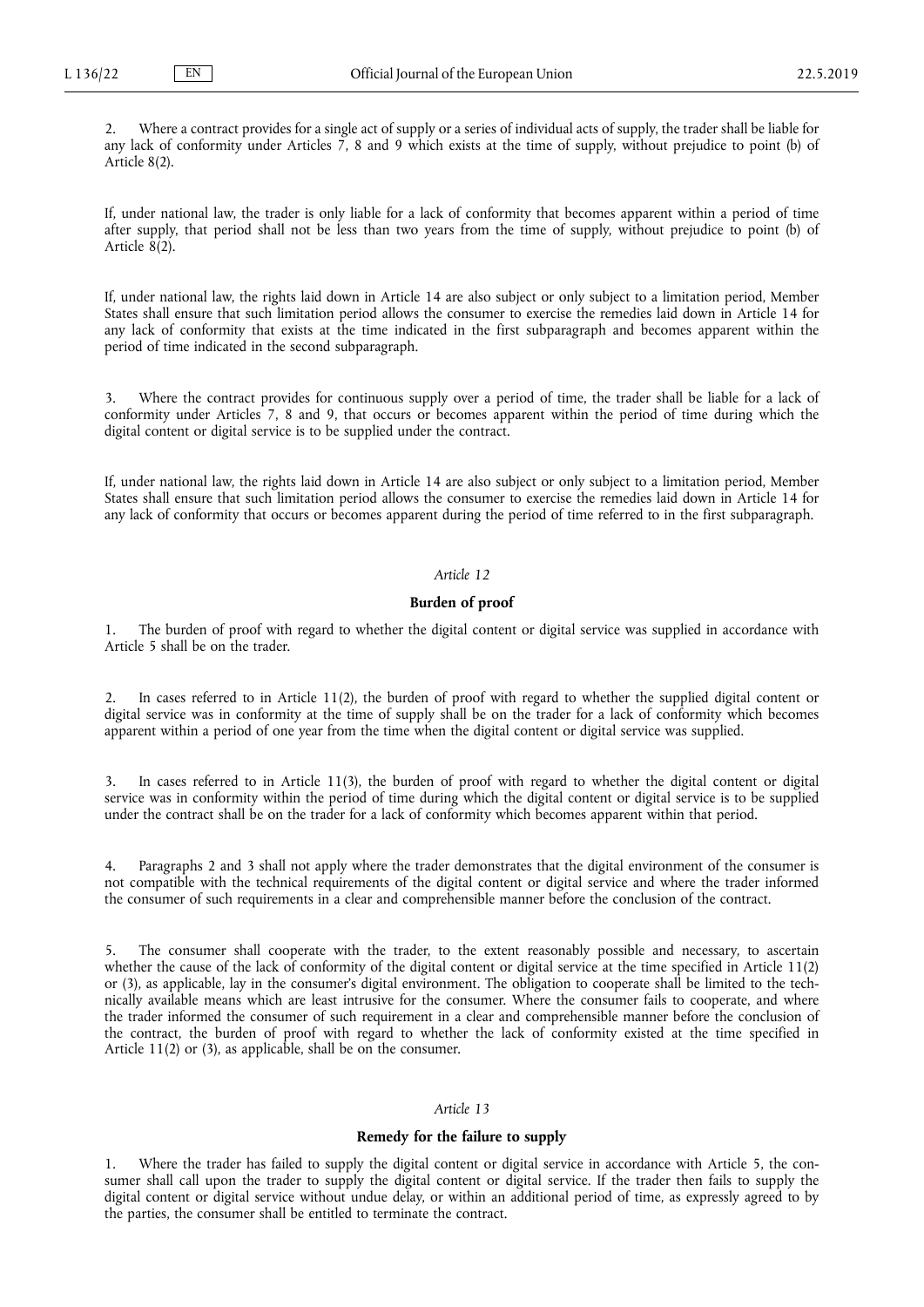- 2. Paragraph 1 shall not apply, and the consumer shall be entitled to terminate the contract immediately, where:
- (a) the trader has declared, or it is equally clear from the circumstances, that the trader will not supply the digital content or digital service;
- (b) the consumer and the trader have agreed, or it is clear from the circumstances attending the conclusion of the contract, that a specific time for the supply is essential for the consumer and the trader fails to supply the digital content or digital service by or at that time.

3. Where the consumer terminates the contract under paragraph 1 or 2 of this Article, Articles 15 to 18 shall apply accordingly.

## *Article 14*

## **Remedies for lack of conformity**

1. In the case of a lack of conformity, the consumer shall be entitled to have the digital content or digital service brought into conformity, to receive a proportionate reduction in the price, or to terminate the contract, under the conditions set out in this Article.

2. The consumer shall be entitled to have the digital content or digital service brought into conformity, unless this would be impossible or would impose costs on the trader that would be disproportionate, taking into account all the circumstances of the case including:

(a) the value the digital content or digital service would have if there were no lack of conformity; and

(b) the significance of the lack of conformity.

3. The trader shall bring the digital content or digital service into conformity pursuant to paragraph 2 within a reasonable time from the time the trader has been informed by the consumer about the lack of conformity, free of charge and without any significant inconvenience to the consumer, taking account of the nature of the digital content or digital service and the purpose for which the consumer required the digital content or digital service.

The consumer shall be entitled to either a proportionate reduction of the price in accordance with paragraph 5 where the digital content or digital service is supplied in exchange for a payment of a price, or the termination of the contract in accordance with paragraph 6, in any of the following cases:

- (a) the remedy to bring the digital content or digital service into conformity is impossible or disproportionate in accordance with paragraph 2;
- (b) the trader has not brought the digital content or digital service into conformity in accordance with paragraph 3;
- (c) a lack of conformity appears despite the trader's attempt to bring the digital content or digital service into conformity;
- (d) the lack of conformity is of such a serious nature as to justify an immediate price reduction or termination of the contract; or
- (e) the trader has declared, or it is clear from the circumstances, that the trader will not bring the digital content or digital service into conformity within a reasonable time, or without significant inconvenience for the consumer.

5. The reduction in price shall be proportionate to the decrease in the value of the digital content or digital service which was supplied to the consumer compared to the value that the digital content or digital service would have if it were in conformity.

Where the contract stipulates that the digital content or digital service shall be supplied over a period of time in exchange for the payment of a price, the reduction in price shall apply to the period of time during which the digital content or digital service was not in conformity.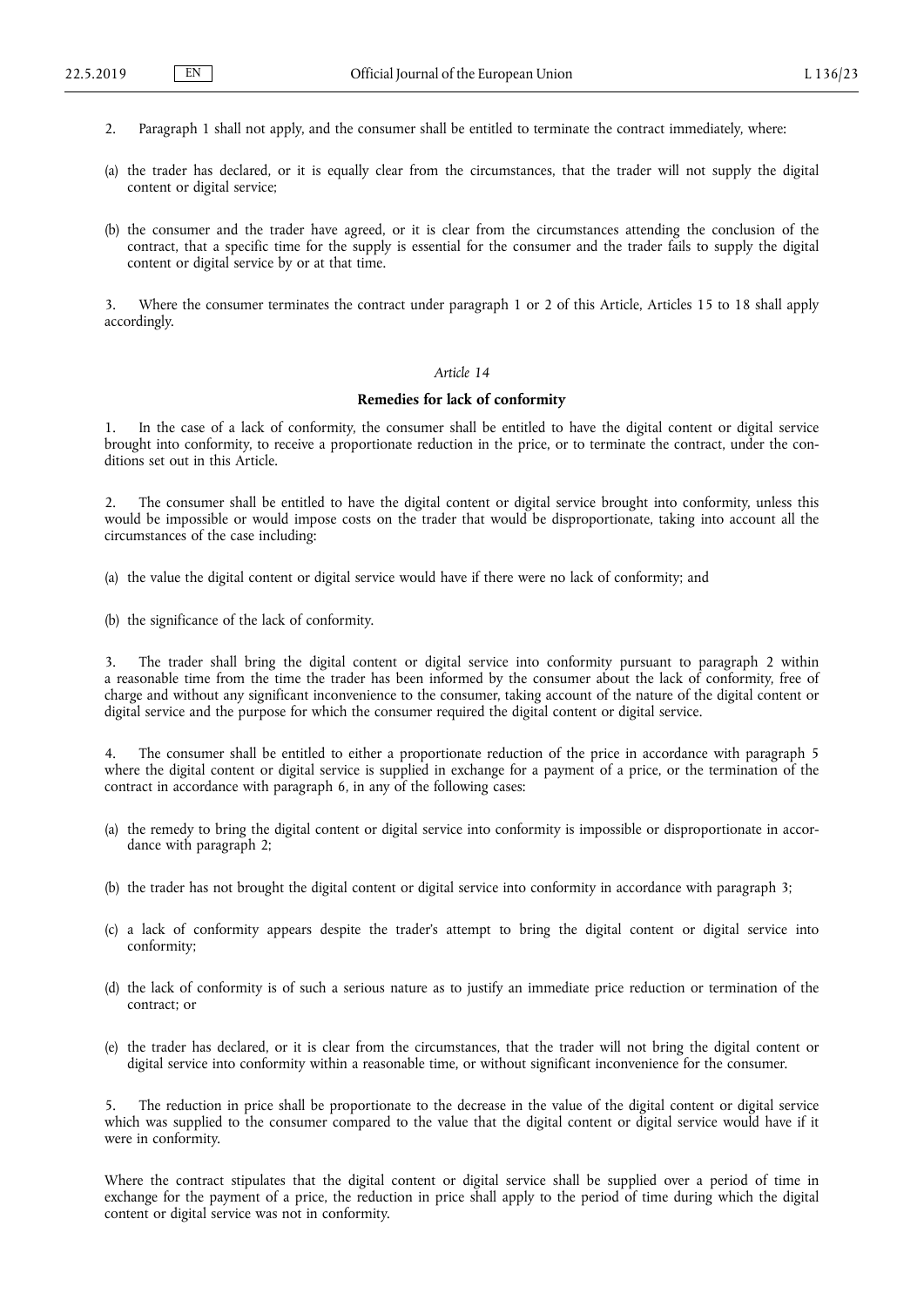6. Where the digital content or digital service is supplied in exchange for the payment of a price, the consumer shall be entitled to terminate the contract only if the lack of conformity is not minor. The burden of proof with regard to whether the lack of conformity is minor shall be on the trader.

## *Article 15*

#### **Exercise of the right of termination**

The consumer shall exercise the right to terminate the contract by means of a statement to the trader expressing the decision to terminate the contract.

# *Article 16*

## **Obligations of the trader in the event of termination**

1. In the event of termination of the contract, the trader shall reimburse the consumer for all sums paid under the contract.

However, in cases where the contract provides for the supply of the digital content or digital service in exchange for a payment of a price and over a period of time, and the digital content or digital service had been in conformity for a period of time prior to the termination of the contract, the trader shall reimburse the consumer only for the proportionate part of the price paid corresponding to the period of time during which the digital content or digital service was not in conformity, and any part of the price paid by the consumer in advance for any period of the contract that would have remained had the contract not been terminated.

2. In respect of personal data of the consumer, the trader shall comply with the obligations applicable under Regulation (EU)  $2016/679$ .

3. The trader shall refrain from using any content other than personal data, which was provided or created by the consumer when using the digital content or digital service supplied by the trader, except where such content:

(a) has no utility outside the context of the digital content or digital service supplied by the trader;

- (b) only relates to the consumer's activity when using the digital content or digital service supplied by the trader;
- (c) has been aggregated with other data by the trader and cannot be disaggregated or only with disproportionate efforts; or
- (d) has been generated jointly by the consumer and others, and other consumers are able to continue to make use of the content.

4. Except in the situations referred to in point (a), (b) or (c) of paragraph 3, the trader shall, at the request of the consumer, make available to the consumer any content other than personal data, which was provided or created by the consumer when using the digital content or digital service supplied by the trader.

The consumer shall be entitled to retrieve that digital content free of charge, without hindrance from the trader, within a reasonable time and in a commonly used and machine-readable format.

5. The trader may prevent any further use of the digital content or digital service by the consumer, in particular by making the digital content or digital service inaccessible to the consumer or disabling the user account of the consumer, without prejudice to paragraph 4.

#### *Article 17*

#### **Obligations of the consumer in the event of termination**

After the termination of the contract, the consumer shall refrain from using the digital content or digital service and from making it available to third parties.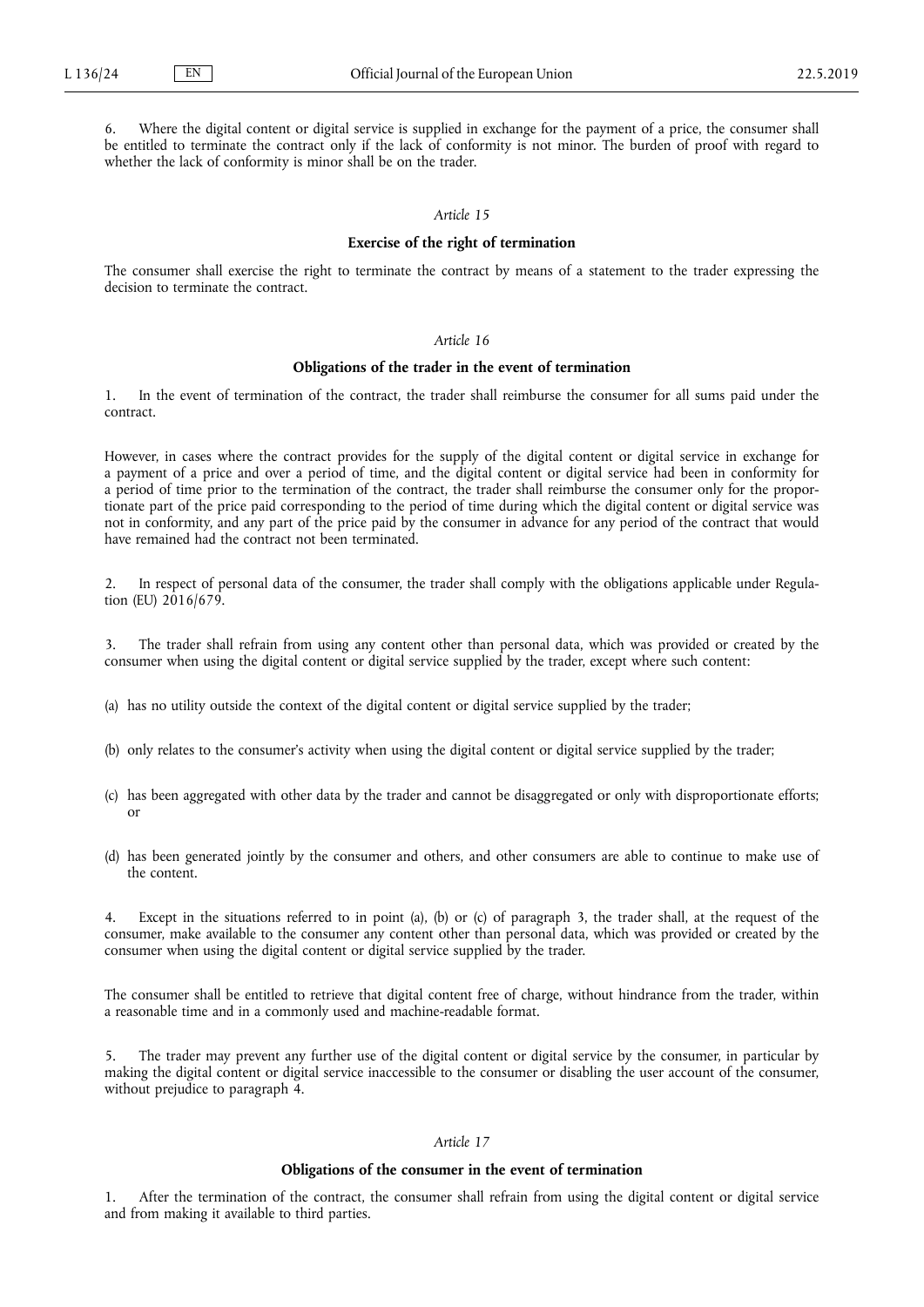2. Where the digital content was supplied on a tangible medium, the consumer shall, at the request and at the expense of the trader, return the tangible medium to the trader without undue delay. If the trader decides to request the return of the tangible medium, that request shall be made within 14 days of the day on which the trader is informed of the consumer's decision to terminate the contract.

3. The consumer shall not be liable to pay for any use made of the digital content or digital service in the period, prior to the termination of the contract, during which the digital content or the digital service was not in conformity.

#### *Article 18*

## **Time limits and means of reimbursement by the trader**

1. Any reimbursement that is owed to the consumer by the trader, pursuant to Article 14(4) and (5) or 16(1), due to a price reduction or termination of the contract shall be carried out without undue delay and, in any event, within 14 days of the date on which the trader is informed of the consumer's decision to invoke the consumer's right for a price reduction or to terminate the contract.

2. The trader shall carry out the reimbursement using the same means of payment as the consumer used to pay for the digital content or digital service, unless the consumer expressly agrees otherwise, and provided that the consumer does not incur any fees as a result of such reimbursement.

3. The trader shall not impose any fee on the consumer in respect of the reimbursement.

## *Article 19*

#### **Modification of the digital content or digital service**

1. Where the contract provides that the digital content or digital service is to be supplied or made accessible to the consumer over a period of time, the trader may modify the digital content or digital service beyond what is necessary to maintain the digital content or digital service in conformity in accordance with Articles 7 and 8, if the following conditions are met:

(a) the contract allows, and provides a valid reason for, such a modification;

(b) such a modification is made without additional cost to the consumer;

(c) the consumer is informed in a clear and comprehensible manner of the modification; and

(d) in the cases referred to in paragraph 2, the consumer is informed reasonably in advance on a durable medium of the features and time of the modification and of the right to terminate the contract in accordance with paragraph 2, or of the possibility to maintain the digital content or digital service without such a modification in accordance with paragraph 4.

2. The consumer shall be entitled to terminate the contract if the modification negatively impacts the consumer's access to or use of the digital content or digital service, unless such negative impact is only minor. In that case, the consumer shall be entitled to terminate the contract free of charge within 30 days of the receipt of the information or of the time when the digital content or digital service has been modified by the trader, whichever is later.

3. Where the consumer terminates the contract in accordance with paragraph 2 of this Article, Articles 15 to 18 shall apply accordingly.

4. Paragraphs 2 and 3 of this Article shall not apply if the trader has enabled the consumer to maintain without additional cost the digital content or digital service without the modification, and the digital content or digital service remains in conformity.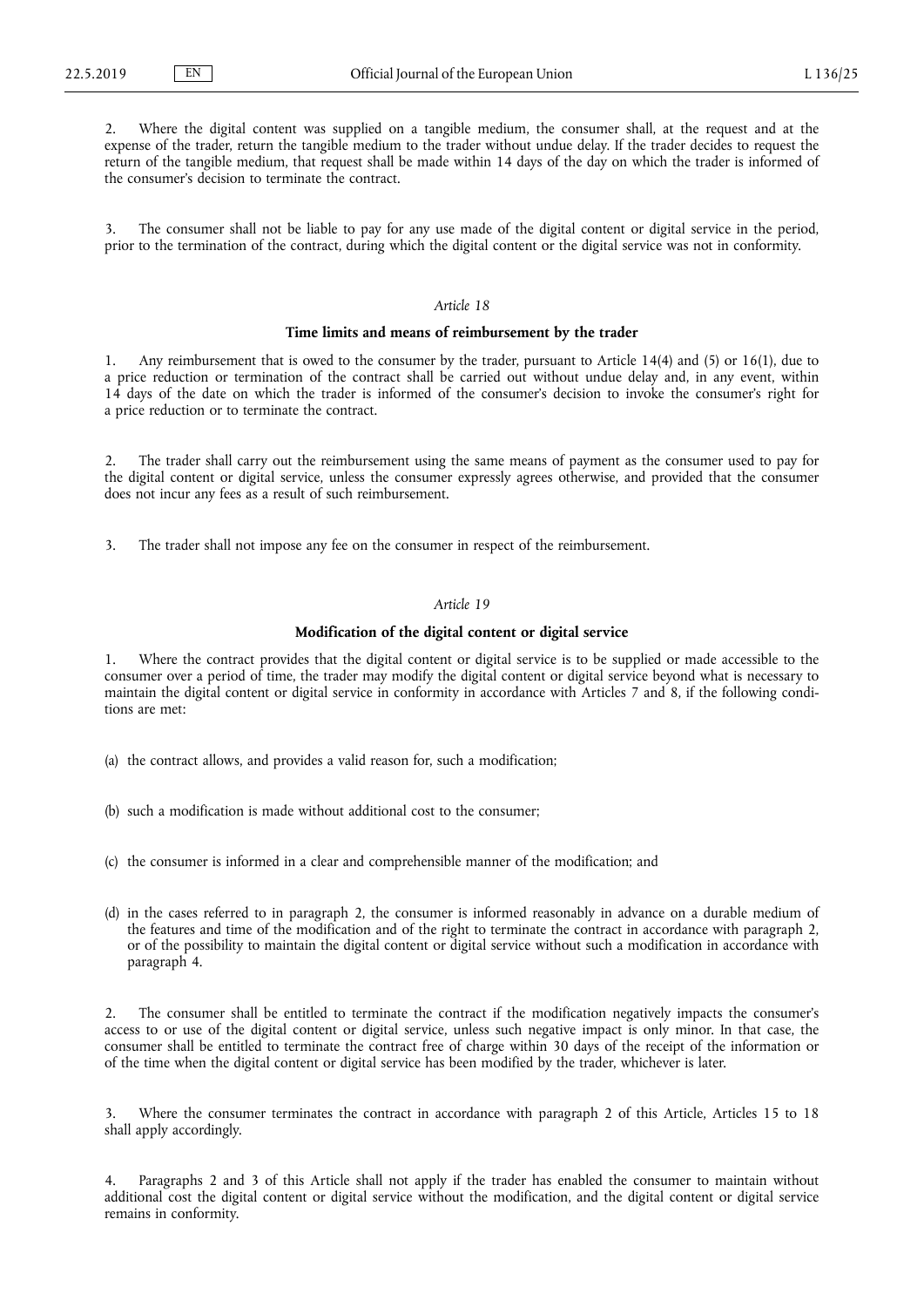# *Article 20*

## **Right of redress**

Where the trader is liable to the consumer because of any failure to supply the digital content or digital service, or because of a lack of conformity resulting from an act or omission by a person in previous links of the chain of transactions, the trader shall be entitled to pursue remedies against the person or persons liable in the chain of commercial transactions. The person against whom the trader may pursue remedies, and the relevant actions and conditions of exercise, shall be determined by national law.

## *Article 21*

#### **Enforcement**

1. Member States shall ensure that adequate and effective means exist to ensure compliance with this Directive.

2. The means referred to in paragraph 1 shall include provisions whereby one or more of the following bodies, as determined by national law, may take action under national law before the courts or before the competent administrative bodies to ensure that the national provisions transposing this Directive are applied:

(a) public bodies or their representatives;

- (b) consumer organisations having a legitimate interest in protecting consumers;
- (c) professional organisations having a legitimate interest in acting;
- (d) not-for-profit bodies, organisations or associations, active in the field of the protection of data subjects' rights and freedoms as defined in Article 80 of Regulation (EU) 2016/679.

## *Article 22*

#### **Mandatory nature**

1. Unless otherwise provided for in this Directive, any contractual term which, to the detriment of the consumer, excludes the application of the national measures transposing this Directive, derogates from them or varies their effects before the failure to supply or the lack of conformity is brought to the trader's attention by the consumer, or before the modification of the digital content or digital service in accordance with Article 19 is brought to the consumer's attention by the trader, shall not be binding on the consumer.

2. This Directive shall not prevent the trader from offering the consumer contractual arrangements that go beyond the protection provided for in this Directive.

## *Article 23*

## **Amendments to Regulation (EU) 2017/2394 and Directive 2009/22/EC**

- (1) In the Annex to Regulation (EU) 2017/2394, the following point is added:
	- '28. Directive (EU) 2019/770 of the European Parliament and of the Council of 20 May 2019 on certain aspects concerning contracts for the supply of digital content and digital services (OJ L 136, 22.5.2019, p. 1)'.
- (2) In Annex I to Directive 2009/22/EC, the following point is added:
	- '17. Directive (EU) 2019/770 of the European Parliament and of the Council of 20 May 2019 on certain aspects concerning contracts for the supply of digital content and digital services (OJ L 136, 22.5.2019, p. 1)'.

#### *Article 24*

#### **Transposition**

1. By 1 July 2021 Member States shall adopt and publish the measures necessary to comply with this Directive. They shall immediately inform the Commission thereof.